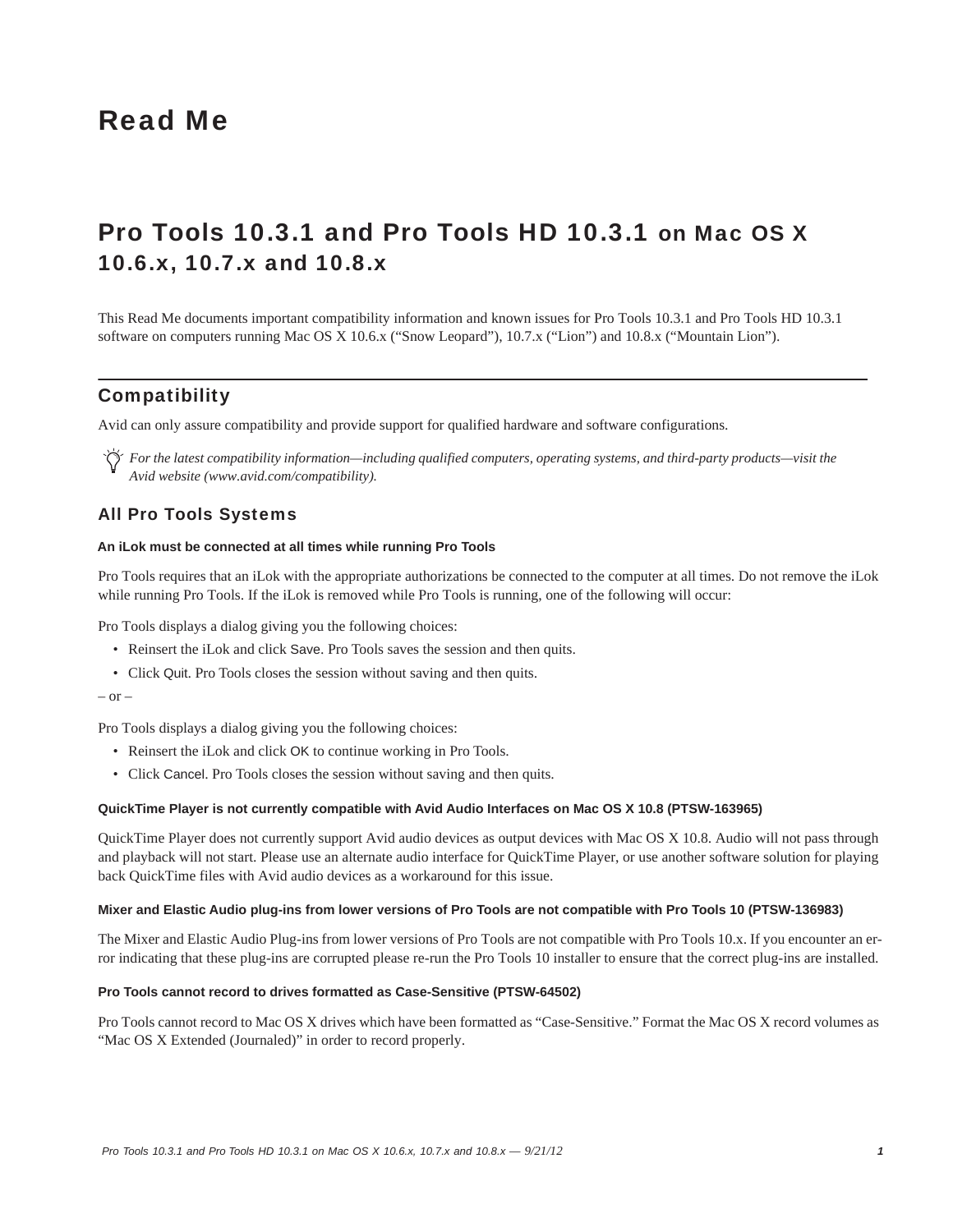### **Spotlight indexing can interfere with long record passes (97151)**

There are known incompatibilities with Spotlight indexing drives while recording audio. If you will be recording to a large number of tracks for over an hour, set all of your drives to private in the Mac OS X System Preferences to ensure maximum performance. Failure to do this may result in Pro Tools reporting an error and ending the record pass when Spotlight indexes the drives.

### **Mac OS X 10.7.x - 10.8.x keyboard shortcuts for Mission Control conflict with Pro Tools keyboard shortcuts**

By default, Mac OS X 10.7.x and 10.8.x use Control + Arrow keys to open Mission Control and Application Windows. These keyboard shortcuts conflict with the Pro Tools keyboard shortcuts for changing track display height. You can disable or reassign these shortcuts in Mac OS X.

#### **To disable or reassign keyboard shortcuts in Mac OS X:**

- **1** From the Apple menu, choose System Preferences.
- **2** Click Keyboard.
- **3** Click the Keyboard Shortcuts tab.
- **4** Disable or reassign the shortcut for Mission Control.

### **In Mac OS X 10.7.x - 10.8.x, the Library folder in each User folder is hidden**

DigiTrace logs, which can be helpful in troubleshooting Pro Tools errors, are stored in User/Library. These logs will be more difficult to find if the Library folder is hidden.

#### **To find the Library folder:**

Go to the Finder and click the Go menu while holding the Option key. Library will appear in the menu while the Option key is held.

## **To display all hidden files and folders in an Open dialog:**

Press Command+Shift.

#### **To permanently unhide the Library folder:**

- **1** Launch Terminal.
- **2** Type: *chflags nohidden /Users/<Username>/Library.*

*The hide status of the Library folder may be reset during an OS update.*

## **Pro Tools menus and interface are grayed out on launch (PTSW-18024)**

Pro Tools can appear unresponsive at launch, with the menus grayed out and browsers inoperable. This can happen because of Spaces. If Pro Tools is launched in any other Space than the first one, the Session Quick Start dialog still opens in the first Space. You can temporarily disable Spaces, launch Pro Tools, and disable the Session Quick Start dialog in the Preferences to avoid this problem.

#### **Automatic Update Notification will not connect through a proxy server that requires authentication (108837)**

Software Updater will not find an active internet connection when behind a proxy server that requires authentication to gain internet access. To work around this, the client machine with Software Updater needs to be moved out from behind the proxy or the proxy needs to allow HTTP access via port 80 without requiring authentication.

#### **Ethernet control surfaces may be unable to communicate with Pro Tools when Parallels Desktop for Mac is installed (101232)**

If you use an Ethernet control surface (such as C|24) or work surface (such as D-Control or D-Command) with Pro Tools, Parallels Desktop for Mac may prevent communication with the surface. Uninstall Parallels for your computer to restore communication.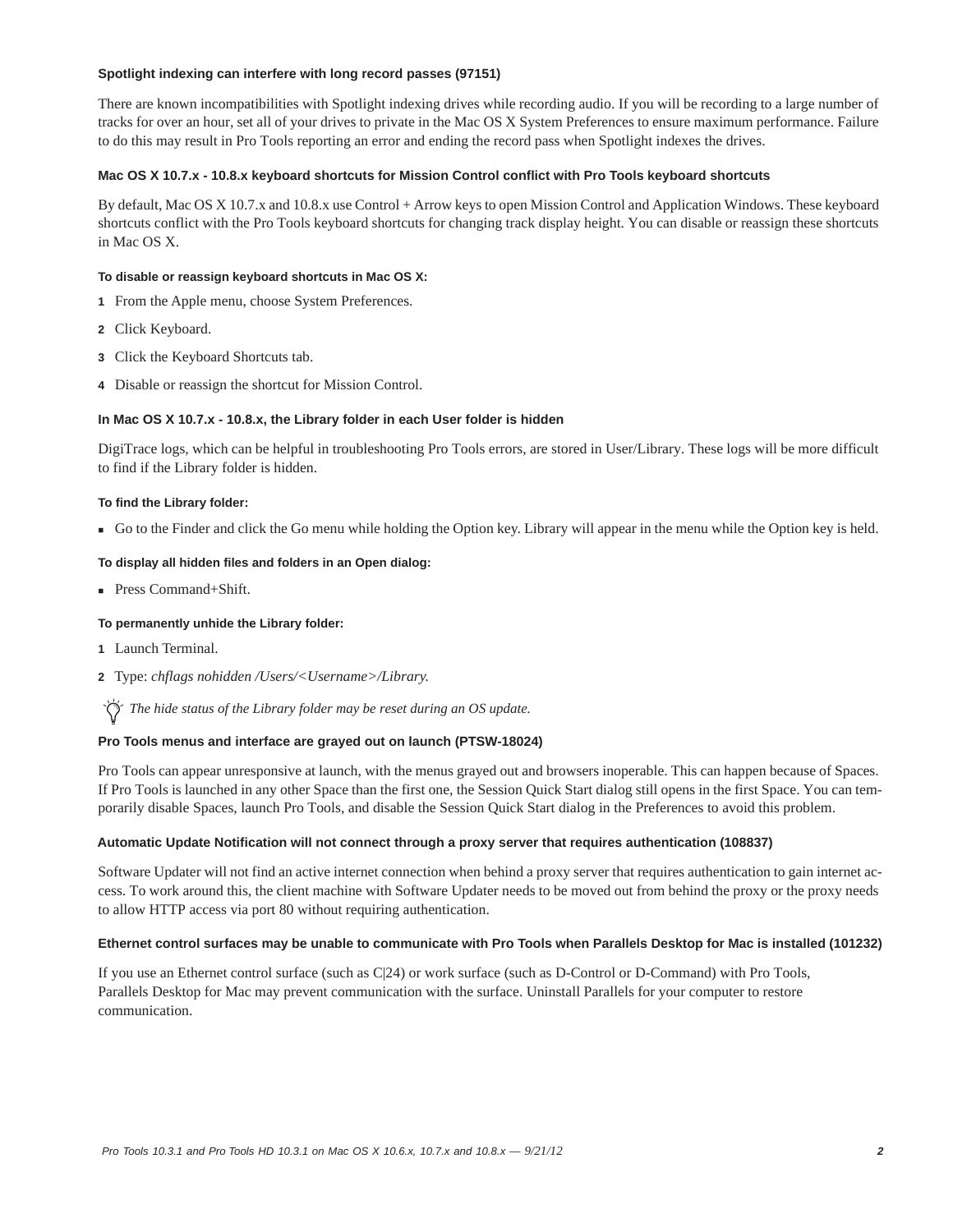## **Co-installation of Pro Tools with Media Composer (PTSW-161947)**

If you are running Media Composer 6.x on the same computer with Pro Tools 10.x using HDX, TDM, or HD Native hardware, make sure to install Media Composer 6.0.1.1 or later.

### **Launching Pro Tools on OS X managed accounts with parental controls (PTSW-158757)**

Observe the following steps to ensure that Pro Tools launches correctly on OS X Managed Accounts with Parental controls:

- **1** After installation, launch Pro Tools on an Administrator Account before attempting to launch on a Managed Account. Otherwise, you may need to reinstall Pro Tools.
- **2** Restart the computer and log into the Managed Account.
- **3** When launching Pro Tools, you may encounter a series of warning dialogs. Observe the following steps to dismiss them:
	- If you encounter the warning: "You don't have permission to use the application Pro Tools," choose "Always Allow" and enter your Administrator name/password.
	- If you encounter the warning: "Error trying to communicate with DigiShoe Tool. This could indicate a permissions problem with the installation. Try a clean reinstall (-9169)," click OK to dismiss the error. Pro Tools will not launch.
	- If you encounter the warning: "You don't have permission to use the application DigiShoe Tool," choose "Always Allow" and enter your Administrator name/password.
- **4** Launch Pro Tools. The preceding steps are only necessary the first time you attempt to launch on the Managed Account.

## HDX Hardware Accelerated Systems

#### **Some Mac Pro computers with certain video cards may not have power connections available for HDX cards (PTSW-156651)**

Some video cards require power from the motherboard, which is also a requirement for Avid HDX cards. If you have a video card that requires both power connections on the motherboard, a power connection for your HDX cards will not be available. To avoid this problem, use a video card that does not require more than one power connection to the motherboard.

## Pro Tools|HD Systems

#### **Slot order for BlackMagic Design DeckLink Extreme II PCIe card and Pro Tools|HD PCIe cards (106661)**

BlackMagic Design recommends placing the DeckLink Extreme II video playback and capture card in Slot 3 of your PCIe Macintosh. You may have difficulty placing the HDMI daughter card in an unused slot between slots 0 and 1 in your Power Mac computer due to the full size of Pro Tools HD cards. In order to accommodate an additional Pro Tools|HD Accel card, the DeckLink Extreme II was extensively tested in PCIe slot 1 as well. No decrease in performance was found.

## HD Native Systems

#### **With Mac OS 10.6.8 or higher, it may not be possible to update the firmware on an HD Native PCIe card (PTSW-146374)**

When launching Pro Tools HD with a HD Native card on Mac OS 10.6.8 or higher, a -1164 error may occur. This error indicates that the firmware for the HD Native card cannot be updated from version 1.0 to version 1.02 or 1.03. If this error occurs, you can only update the firmware using Mac OS X 10.6.7 or lower. The firmware update can also fail when using a Thunderbolt MacBook Pro. To avoid this error, use a Mac without Thunderbolt and use the Avid NativeCardFlasher utility to update the HD Native firmware,

*For more information on updating Native card firmware, refer to the following Avid Knowledge Base articles: http://avid.custkb.com/avid/app/selfservice/search.jsp?DocId=419331 http://avid.custkb.com/avid/app/selfservice/search.jsp?DocId=429831*

## **HD Native card should be installed in PCIe slot 3 or slot 4 of Woodcrest and Clovertown Mac Pro computers for optimum performance (PTSW-1771)**

Clovertown and Woodcrest Mac computers cannot support a PCIe device of speed greater than 1x in PCIe Slot 2 without PCIe Slot 1 being lowered to 8x. (Note that Avid does not test graphics cards at less than their ideal speed of 16x.) To avoid this problem, install your Pro Tools Native card in PCIe slot 3 or slot 4 of your Clovertown or Woodcrest era Mac computer.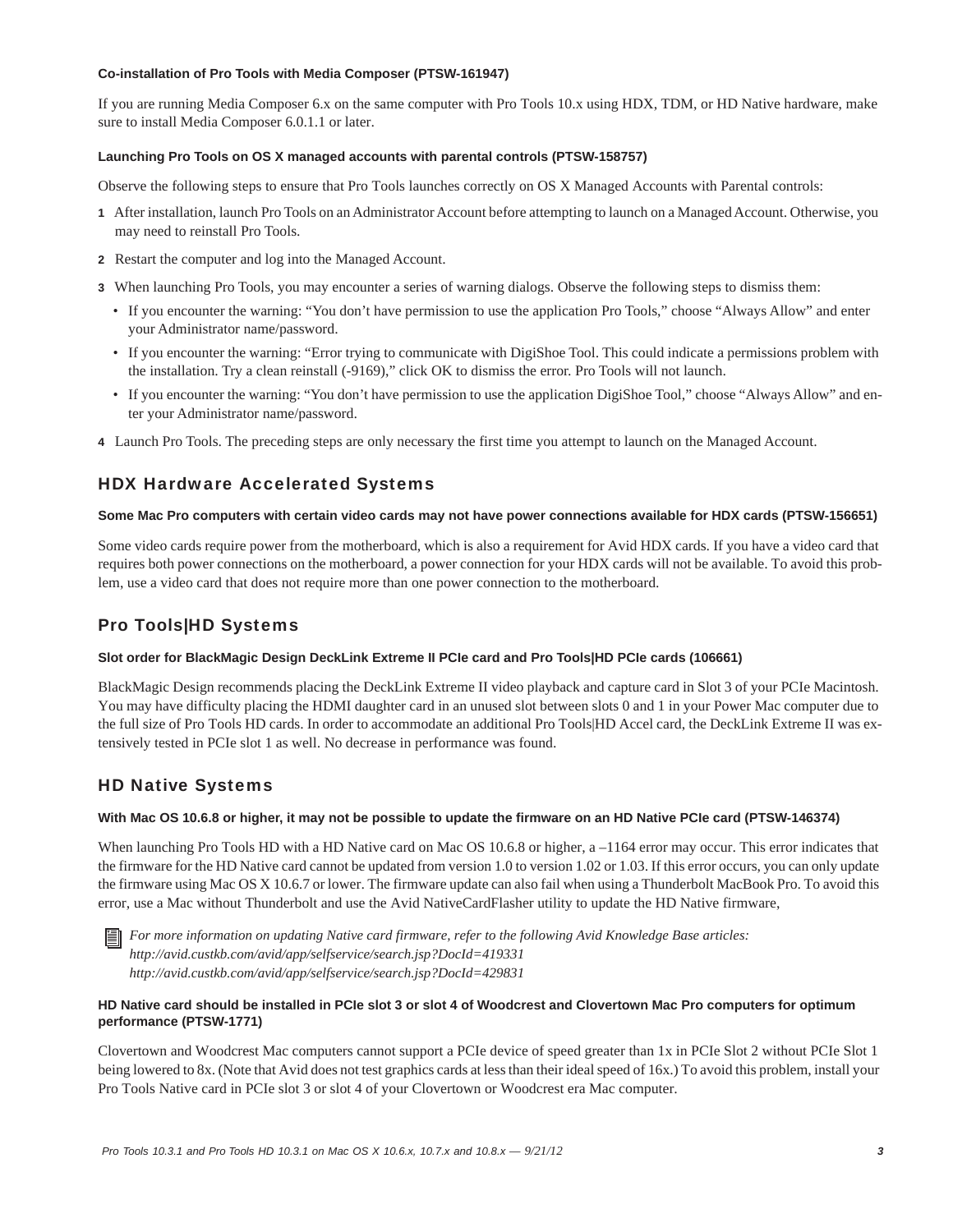## **Clovertown Mac Pro computers do not have the PCIe bandwidth required to use more than two 4x PCIe cards at full speed (PTSW-1657 and PTSW-1456)**

Clovertown Mac Pro computers with an ATTO UL5D card, a BlackMagic Design's Decklink 3 Video Capture card, and an HD Native card do not have the PCIe Bandwidth required to run all three cards at full speed. In this configuration, three 4x PCIe cards are being called for, while Clovertown Mac Pro computers can only accommodate two 4x cards and one 1x card. Consequently, one card must be run at less than full speed. Avid has not tested any down-throttled combinations and as such this is an unsupported configuration. Consider the following options as workarounds: slow down the built in graphics card to 8x or remove the SCSI HBA card and use SATA instead of SCSI drives.

Similarly, an HD Native card, an ATTO Celerity ES-41 Fiber Optic Network Adapter card, and a BlackMagic Design's DeckLink 3 card cannot be combined in Clowertown era Mac Pro without one card being used at less than its optimal PCIe bandwidth. Since Pro Tools support for Unity MediaNet 5 is limited to push/pull scenarios, Avid recommends that the ATTO Celerity card be down-throttled by installing it in the 1x PCIe slot, and that the HD Native and DeckLink 3 cards be installed in the 4x PCIe slots.

Avid strongly recommends against running the HD Native card or BlackMagic Design DeckLink 3 card at less than full speed.

### **VENUE 2.9.1 systems with two HDx Option Cards may not be recognized by Pro Tools HD Native systems (PTSW-142834)**

If a second HDx Option card is installed in a VENUE 2.9.1 system, it may cause both HDx cards not to be recognized by Pro Tools on HD Native. A single VENUE HDx Option card is recognized properly by Pro Tools on HD Native, so for consistent performance it may be necessary to de-install the second HDx card.

## Issues Resolved in Pro Tools 10.3.1

**Unwanted data is no longer appended to the end of record passes under certain conditions. (PTSW-170032)**

**On Pro Tools HDX systems, 176.4/192kHz sessions are now free of unwanted noise in some specific mixer configurations. (PTSW-166529)**

**When zoomed into the sample level, waveforms whose clip start is off-screen now draw accurately (instead of one sample late). (PTSW-162497)**

**Clicking the Automation Follows Edit button now correctly causes the current selection to update to reflect the new state of the button. (PTSW-170044)**

**Automation breakpoints outside of a pasted selection area that match the edge values of the pasted automation (redundant breakpoints) are no longer modified when pasting. (PTSW-171725)**

**AudioSuite operations using the "Whole File" parameter no longer result in unwanted changes to audio data or cause Pro Tools to quit unexpectedly. (PTSW-170456, PTSW-170920)**

**In Dynamic Transport mode with Link Timeline and Edit Selection enabled, the playhead no longer moves to beginning of the selection. (PTSW-172367)**

## Issues Resolved in Pro Tools 10.3

## **Display**

**Waveforms are now drawn correctly in the Fades dialog when the start or end points are moved in from the edges. (PTSW-157852)**

## Playback and Recording

**A class of unexpected 9092, 9093, 9128, or 9129 errors no longer occurs. An error that caused the counters to incorrectly indicate a very high speed of playback or record no longer occurs. (PTSW-163794)**

**Input meters on HDX systems now properly indicate clipping. (PTSW-165661)**

**Scrubbing on tracks above 192 voices on HD Native no longer causes Pro Tools to quit unexpectedly. (PTSW-171347)**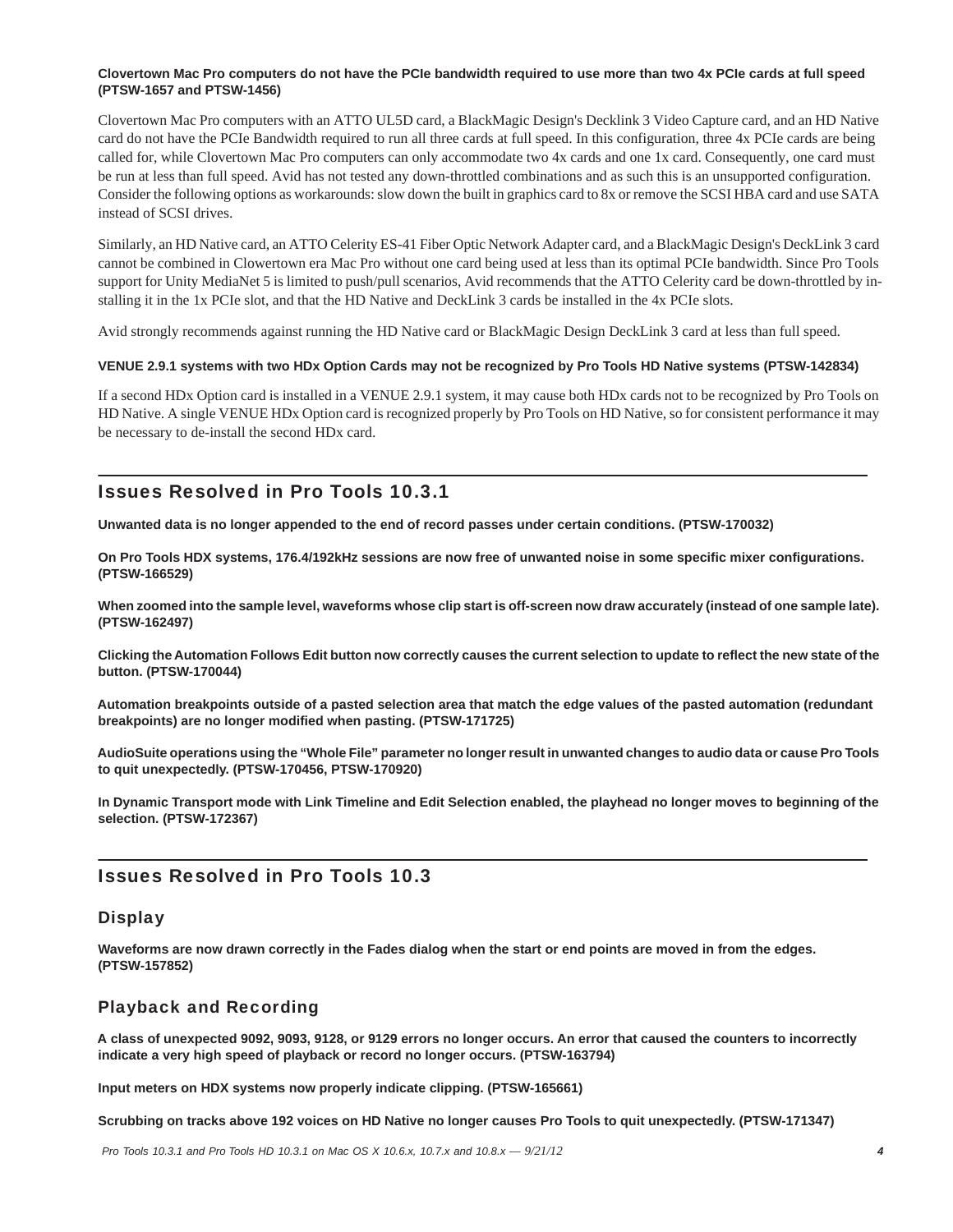## Destructive Punch

**Magic ID error is no longer encountered when using Destructive Punch in certain situations. (PTSW-156797)**

**Destructive Punch now works properly with interleaved audio files. (PTSW-163841)**

## Automatic Delay Compensation

**Delay Compensation may now be enabled for plug-in sidechains in the Operation preferences. (HDX hardware-accelerated systems only).**

## Automation

**Nudging automation selections now maintains automation shapes inside and outside the selection by inserting anchor breakpoints at the selection edges. (PTSW-170098, PTSW-170102)**

**Glide automation correctly glides between values in a selection. (PTSW-166746)**

**Automation data can be pasted correctly when Automation Follows Edit is disabled. (PTSW-164539)**

**Pasting automation selections no longer creates unexpected ramps. (PTSW-158837)**

**Trimming clips with automation no longer creates unexpected ramps. (PTSW-168444)**

**Automation trimming is now limited such that the lowest value can be trimmed up only to the maximum possible value, and the highest value can be trimmed down only to the minimum possible value. (PTSW-167044)**

**Spurious -9155 (automation too dense) errors have been resolved. (PTSW-158618)**

**Performance has been improved in Continuous Scroll mode when using the "All tracks in Volume view" key command Option + "-" (minus) (PTSW-163652)**

**Pro Tools no longer quits unexpectedly when coalescing volume automation to clip gain. (PTSW-164914)**

**Clip gain positions are no longer affected by the padding amount in Compact Audio dialog. (PTSW-163745)**

## Editing

**Nudging audio within a region no longer affects audio on undisplayed alternate playlists. (PTSW-138403)**

**Using the Object Grabber to duplicate one or more clips to a different location on the same track(s), either to the insertion point or by dragging, now correctly results in only the copied clips being object-selected, and not the originals. (PTSW-167253)**

**Elastic Audio Commit works correctly when there are tempo changes in the session. (PTSW-165797)**

## Plug-Ins and Processing

**Audio sync issues when rendering clip gain on clips with crossfades have been resolved. (PTSW-170425)**

**The Right-Click menu is now available for making the input (sidechain) active or inactive. (PTSW-166221)**

**Key input (sidechain) menu text is now italicized when made inactive with the Control-Command key command. (PTSW-166219)**

**Do To All and Do To Selected are now available for Key input menu active / inactive state.**

**Mod Delay III correctly recalls tempo sync settings on session open. (PTSW-165514)**

**Mod Delay III follows tempo changes correctly in Sync mode. (PTSW-165607)**

**Mod Delay III note value buttons work correctly in stereo link mode. (PTSW-166842)**

**Native Instruments Kontakt no longer causes Pro Tools menus to become grayed out. (PTSW-166474)**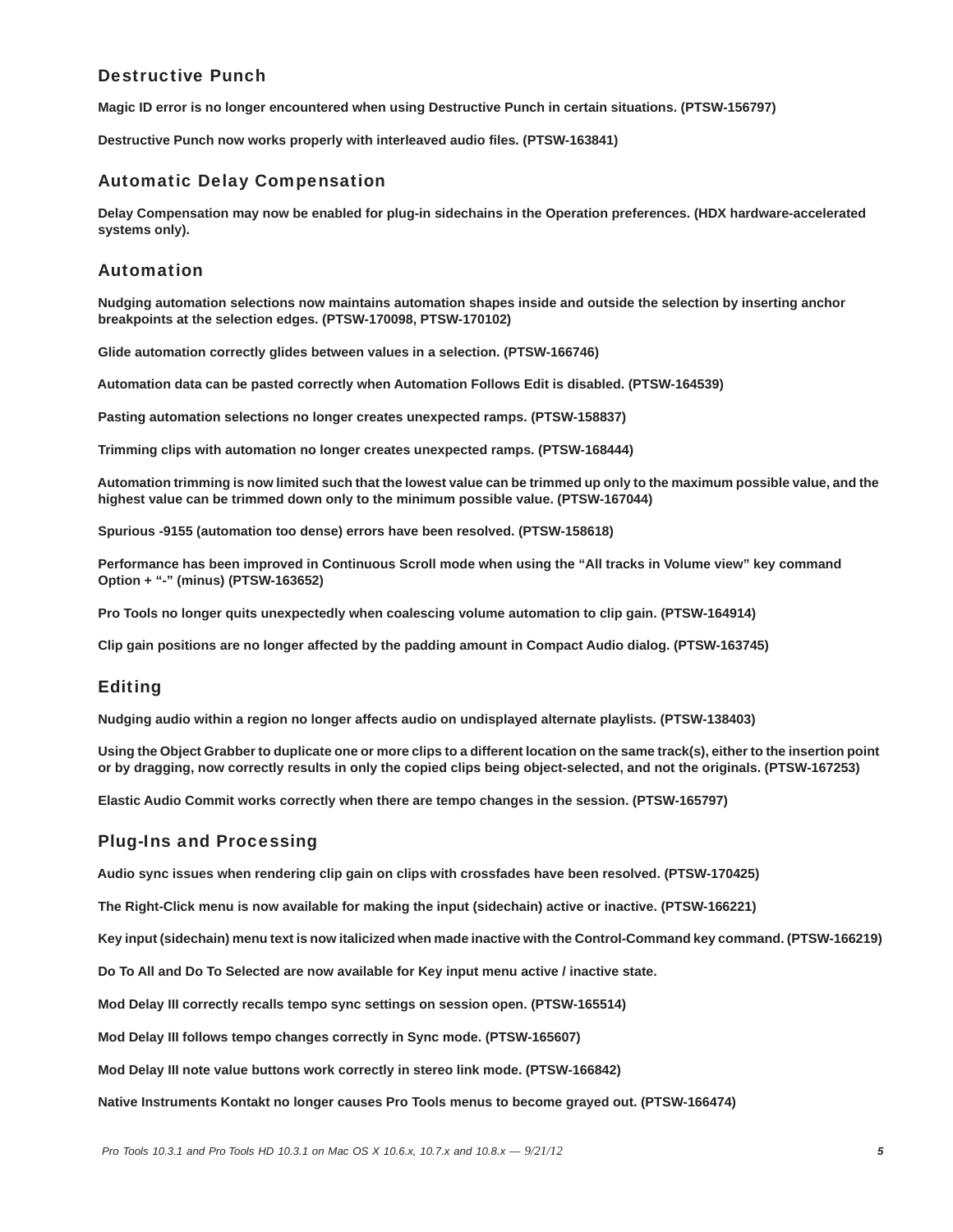**An error in "ViewsUOSWindow.MacCarbon.cpp Line 1817" no longer occurs with several third party plug-ins. (PTSW-168032)**

## System Usage Window

**The CPU Usage meter now displays CPU cycles required for communication with the HD Native and HDX PCIe cards. The meter is more accurate than before with these systems.** 

## MIDI

**MIDI data selection is now correctly based on the displayed location of the data, which is dependent on the "Display Events as Modified by Real-Time Properties" preference. (PTSW-161895)**

**MIDI CC data now displays correctly when the "Display Events as Modified by Real-Time Properties" preference is changed. (PTSW-142253)**

**Selecting notes with the marquee in Notes or Velocity view, after having done so in a previously opened session, will no longer cause crashes. (PTSW-164990)**

**A new preference has been added on the MIDI pane under Delay for External Devices: Notes and Controllers. When enabled, Pro Tools applies Delay Compensation to MIDI notes and MIDI controller data. This is helpful when monitoring external MIDI devices outside of Pro Tools.**

## Control Surfaces

**The handling of ICON-specific session data has been optimized to improve performance of the Save Session command. (PTSW-164767)**

**On ICON worksurfaces, the LFE channel is available in 5.1 mode on the touchscreen surround panner. (PTSW-136779)**

**On ICON worksurfaces, when using the EQ III AAX plug-in, the "Q" knob for LF and HF bands in the EQ section now adjusts Q in bell mode correctly. (PTSW-165549)**

## Video and Synchronization

**All Satellite Link and Video Satellite systems now stop on the same location when rewound to the beginning of the session. (PTSW-161241)**

**Media Composer now stops in sync when Pro Tools is recording. (PTSW-161353)**

**Pro Tools stops sending timecode when a played selection ends. Devices receiving timecode stop correctly when Pro Tools stops. (PTSW-151199)**

**Locating from a 9-pin controller now reliably updates Pro Tools location. (PTSW-163261)**

**Spurious timecode values are not sent during certain transport command sequences. (PTSW-167405)**

**When using BlackMagic video output, 1080p24 and 720p59 formats are now properly set. (PTSW-3099)**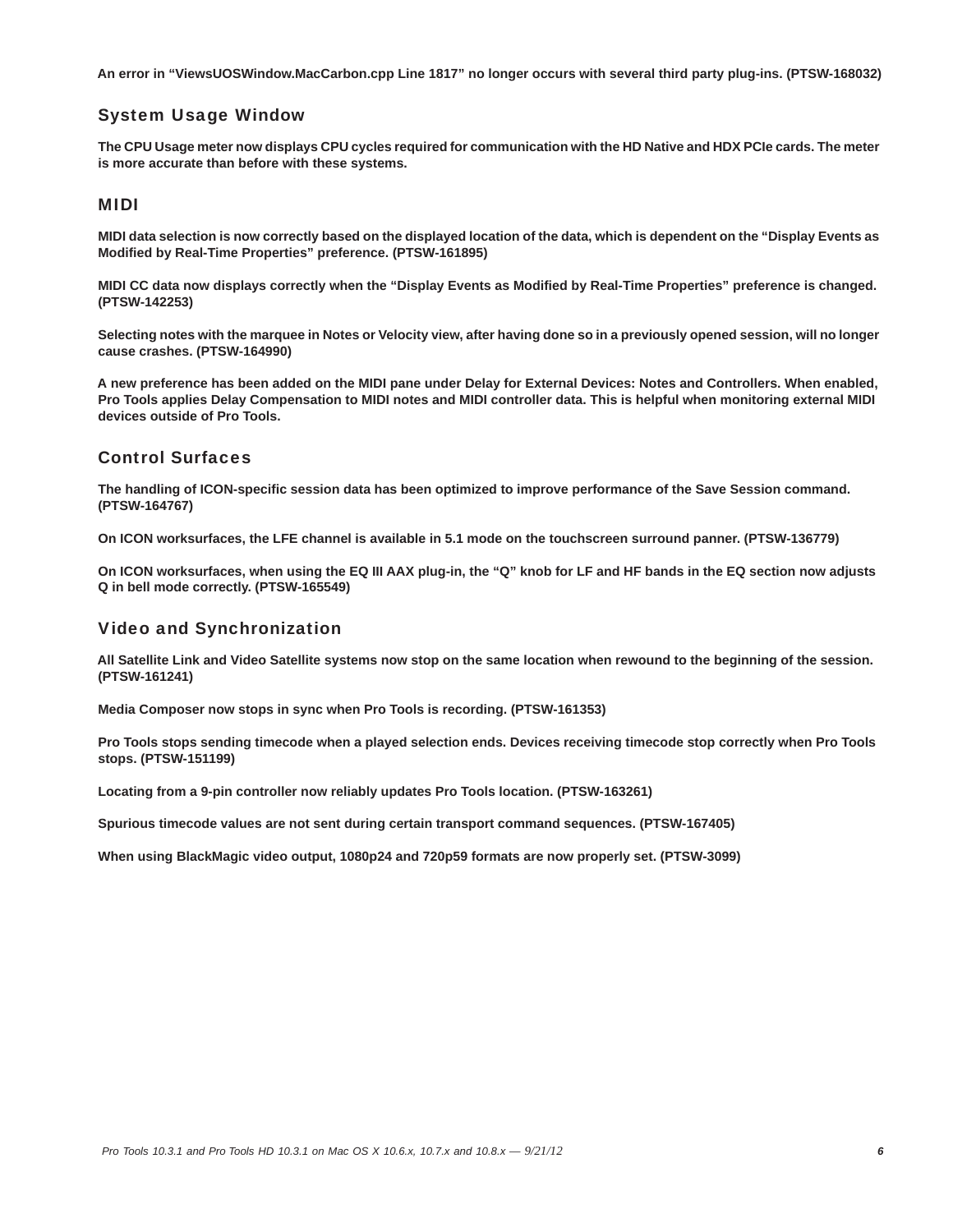## Known Issues

The following section documents known issues you may encounter when using Pro Tools 10.3 or Pro Tools HD 10.3, along with workarounds if they exist.



*For known issues specific to any of the software options for Pro Tools HD, see the Satellite Link Read Me, the Video Satellite Read Me, or the Video Satellite LE Read Me.*

## General Pro Tools Issues

## **Synchronizing to external clock with a different sample rate from the session results in the following error: "The current playback engine does not support a sample rate of 44.1 kHz" (PTSW-127065)**

In certain circumstances, attempting to synchronize to an external clock that has a different sample rate than the session may result in the following error: "The current playback engine does not support a sample rate of 44.1 kHz." On Mac OS X, this may be preceded by the error "Pro Tools has re-set the sample rate of the HW device because it was changed by another application." If this happens, correct the sample rate mismatch and re-select the correct clock rate.

### **Templates retain I/O settings and some preferences, display settings, and window layouts (PTSW-47133)**

Pro Tools Session Templates Retain the I/O settings and some of the preferences, display settings, and window layouts from the system on which the template was created. Consequently, created a new session based on a template restores several session properties from the original system. These properties are retained by Pro Tools until you change them or another session or template is opened that replaces them. This also means that if a new blank session is created after using a template, the properties from the template will be used for the new session.

The properties retained from templates include default track height, view settings, window size and position, and I/O Setup. You can update templates by making the desired changes, using the File > Save as Template command (be sure to select the "Install template in system" option), and then selecting the template you want to replace.

## **With Mac OS X 10.7.x ("Lion") and 10.8.x ("Mountain Lion"), the Send To DigiDelivery command in Pro Tools requires a beta version of DigiDelivery.**

The latest production version of the DigiDelivery client application is not compatible Mac OS X 10.7.x ("Lion") or 10.8.x ("Mountain Lion"). A beta version of the DigiDelivery client is available for users of Mac OS X 10.7.x. Although it has not been through a full qualification test effort, there are no known issues with this version.

## **CPU Usage Limit may be reached when Error Suppression is enabled (PTSW-50339)**

When enabling Error Suppression at CPU Usage Limit 85% or higher, it may be possible to overload your computer to a point at which it is no longer recoverable. To avoid this state, keep your CPU Usage Limit set to 80% or lower when Error Suppression is enabled

#### **Screen redraw may slow down at higher CPU Usage Limit settings when Host Engine Error Suppression is on (82915)**

In some cases, you may experience a slowdown in screen redraw or background CPU tasks when Host Engine Error Suppression is engaged and the CPU Usage Limit is set to 85 percent or above. If you encounter this behavior while using Error Suppression, open the Playback Engine Dialog and lower the CPU Usage Limit by 5 to 10 percent.

#### **Session Notes dialog frequently appears when opening sessions (PTSW-163563)**

The Session Notes dialog frequently appears when opening sessions, but only reports that some paths are unavailable. You should be able dismiss the dialog and playback the session without incident, but you may want to check your I/O Setup to insure that only valid paths are configured.

#### **Opening sessions created with Pro Tools 7.4 or lower (106746)**

When opening sessions created with Pro Tools 7.4 or lower in Pro Tools 8.1 and higher, all waveform overviews are recalculated. This is because Pro Tools now features 16-bit waveform overviews, so all old 8-bit overviews will need to be recalculated. This recalculation only needs to happen once.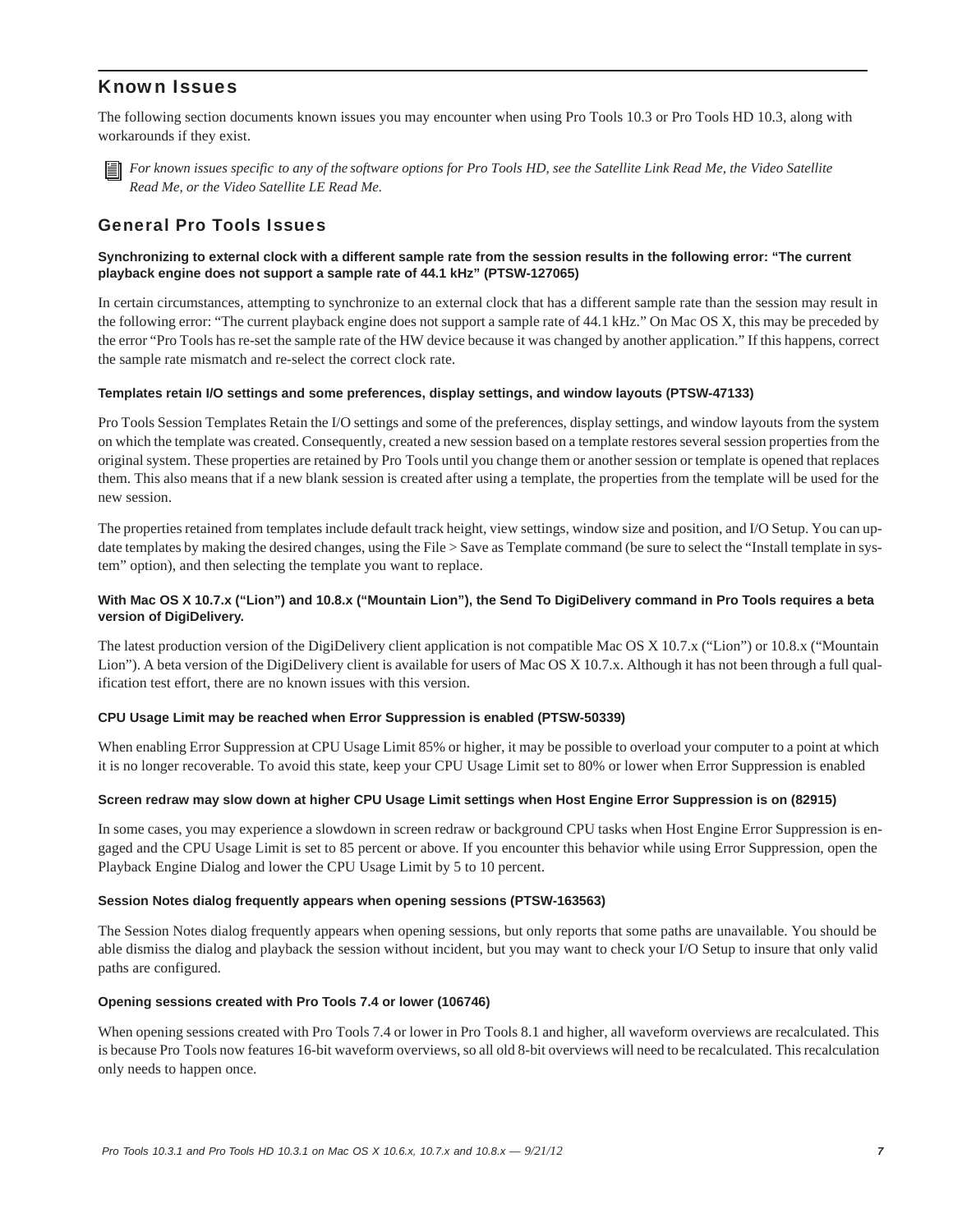## **Using the Save Copy In command to save to session formats lower than Pro Tools 10 converts all audio for sessions with interleaved files (PTSW-152737)**

When saving a Pro Tools 10.x session that has a mix of interleaved and non-interleaved (multi-mono) audio files to a lower session format (such as Pro Tools 7–9 ".ptf"), all audio files are converted (even if they are not interleaved).

## **Using the Save Copy In command from Pro Tools 10 (.ptx) to Pro Tools 9 and lower session formats cannot link to audio files with names including certain characters (PTSW-163844)**

In sessions containing tracks or files with special keyboard characters—such as "\$," "%," or "#"—using the Save Copy In command to save to Pro Tools legacy formats is not supported and may result in problems copying files. To avoid this issue, rename any tracks or audio files containing special keyboard characters before saving a session in a legacy format.

## **Clip Groups can be dragged to tracks in Playlist view even though Clip Groups are not supported in Playlist view (PTSW-152707)**

It is possible to drag a clip group to a track in Playlist view even though clip groups are not supported in Playlist view. Normally, when switching to Playlist view from another track view, any clip groups on that track are automatically ungrouped. While clip groups dragged to tracks in Playlist view may appear to work properly, it is recommended that you ungroup them while in Playlist view to ensure proper behavior.

## **When importing session data, automation is replaced instead of overlaid when using Adjust Session Start Time to Match Source Start Time (PTSW-149273)**

Automation can sometimes be replaced instead of overlaid when using Adjust Session Start Time to Match Source Start Time when importing session data. This issue may occur if the source session start time (of the session being imported) is earlier than the current session start time. This issue can be avoided if you instead import the session data from the session with the later start time into the session with the earlier start time. You must also not enable the Adjust Session Start Time to Match Source Start Time option, and select Maintain Absolute when prompted.

### **Automation window update when writing automation (PTSW-46747)**

When writing automation on Volume, Pan, and so on, the corresponding buttons in the Automation window provide no indication that automation on the related control is being written. You will need to observe the automation buttons on tracks in Mix or Edit windows to see an indication that automation is being written.

## **Automatic Delay Compensation cannot not be applied to tracks recording from different types of sources (PTSW-157960)**

Automatic Delay Compensation cannot compensate for cascaded records that use both I/O and bus inputs to recording tracks. An example of this is feeding an audio track (in record) from an audio input, and then bussing the output of the track to another audio track also in record. The first audio track will be compensated but the second cascaded track will not be. (This is not a common workflow.)

## **Audio scrubbing is offset by the overall system delay when Automatic Delay Compensation is enabled (PTSW-150138)**

With Automation Delay Compensation enabled, when scrubbing audio the output is offset by the overall system delay (displayed in the Session Setup Window). Large system delays cause a noticeable offset. To avoid this issue, you can disable Automatic Delay Compensation when you want to scrub audio for editing.

## **DestructivePunch may not behave correctly when using Automatic Delay Compensation (PTSW-157282)**

When using the Maximum amount of Delay Compensation, DestructivePunch may not behave correctly. To avoid this issue, do not use DestructivePunch with system delays over 4,096 samples at 48 kHz, 8,192 samples at 96 kHz, or 16,384 samples at 192 kHz.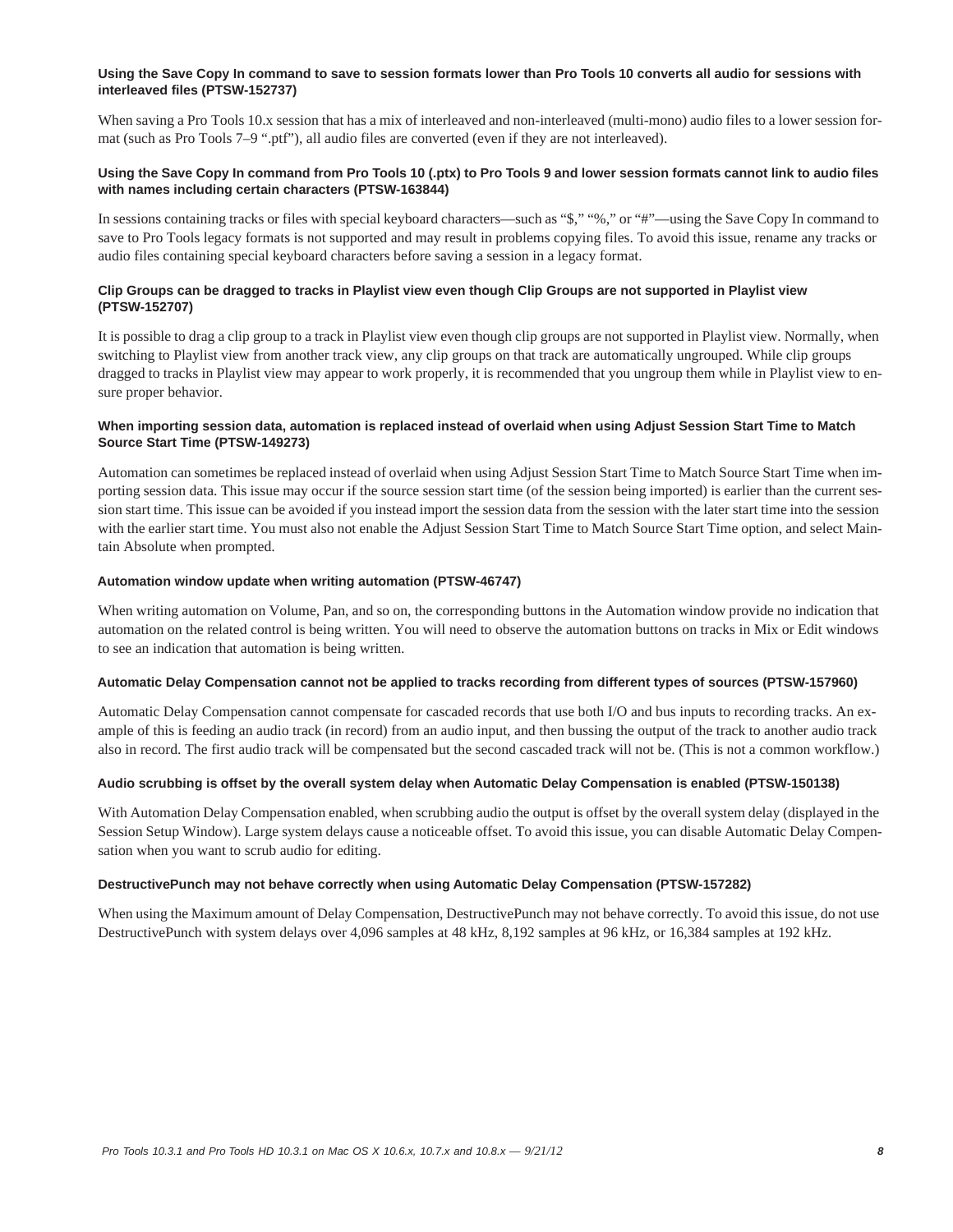#### **Possible performance issues with waveform overviews (110041, 106801, and 106577)**

Calculating waveform overviews in Pro Tools 8.1 and higher may cause some one-time issues with various operations. Once the overviews are calculated, system performance will return to normal. Areas where you may notice this are:

- Legacy Sessions (110041)—When opening Legacy Pro Tools sessions (lower than 8.0) for the first time, if you immediately start playback, you may encounter various errors advising you to increase the H/W Buffer size, or to delete tracks, or to remove some Native (RTAS and AAX) plug-ins. This is because Pro Tools is re-calculating waveform overviews in the background. Pausing this task in task manager, or waiting until this task is complete, will resolve the issue. Once the waveform is calculated, you will not experience this issue again.
- Playback of Newly Created Clips (106801 and 106577)—You may notice a slight drop in normal playback performance immediately following a record take or after creating or importing new clips. This is because Pro Tools is calculating waveform overviews in the background. This issue is usually encountered when recording or creating many clips with long durations. Pausing this task in task manager, or waiting until this task is complete, will resolve the issue. Once the waveform is calculated, session playback performance returns to expected levels.
- With Pro Tools 10.1.1 and higher, waveform overview calculation is automatically paused whenever the Transport is engaged. You do not need to manually pause this task in the Task Manager unless you want all tasks paused (such as relinking).

## **Waveform overviews disappear after editing metadata from the Workspace browser (PTSW-153258)**

If you edit metadata from the Workspace browser, audio waveform overviews may disappear from the Edit window. If this occurs, recalculate the waveforms or close and reopen the session. To avoid this issue, edit metadata from the Project browser instead of the Workspace browser.

### **–9128 or –6031 DAE errors when using Sibelius 7 as a ReWire client with Pro Tools (PTSW-148554 and PTSW-149809)**

If you encounter –9128 or –6031 DAE Errors when using Sibelius 7 as a ReWire client with Pro Tools, try increasing the Hardware Buffer Size to 1024 samples in the Pro Tools Playback Engine (Setup > Playback Engine).

## **Audio clips on tick-based tracks do not play at the correct tempo after opening a Reason song with a different tempo (PTSW-34086)**

Audio clips on tick-based tracks do not play at the correct tempo after opening a Reason song with a tempo that is different from the one in your session. To correct this, make any tempo change via the Conductor track or the Manual Tempo input and the clips will play back correctly.

### **Cannot run Reason or Record as ReWire clients if they have not first been launched and set up as a standalone application (PTSW-133070)**

Reason and Record need to be launched and setup as a stand-alone applications before running them as a ReWire clients with Pro Tools. Do the following:

- Launch Reason or Record in stand-alone mode and follow the on-screen instructions.
- Quit Reason or Record.
- Launch Pro Tools and insert Reason or Record as a ReWire plug-in on an audio, Auxiliary Input, or Instrument track.

## **Exporting interleaved BWF files from Pro Tools 10 and importing into Pro Tools 9.0.x and lower may cause Pro Tools to quit unexpectedly (PTSW-151579)**

When exporting any greater-than-stereo multichannel interleaved WAV (BWF) files other than 5.1 from Pro Tools 10 and then importing them into Pro Tools 9.x or lower, Pro Tools quits unexpectedly. To avoid this problem, export audio files for import into lower versions of Pro Tools in another file format (such as AIFF or multi-mono).

#### **Opening a session with a QuickTime movie as a non-administrator user can prevent the movie from playing back (47053)**

If you open a session as a non-administrator user and you do not have permissions for the QuickTime movie file, Pro Tools will tell you that the movie file cannot be found and prompt you to relink. In the relink window the movie can be found and Pro Tools will appear to relink to it but it will still not play back. For correct playback, make sure you have permission to use the QuickTime movie file.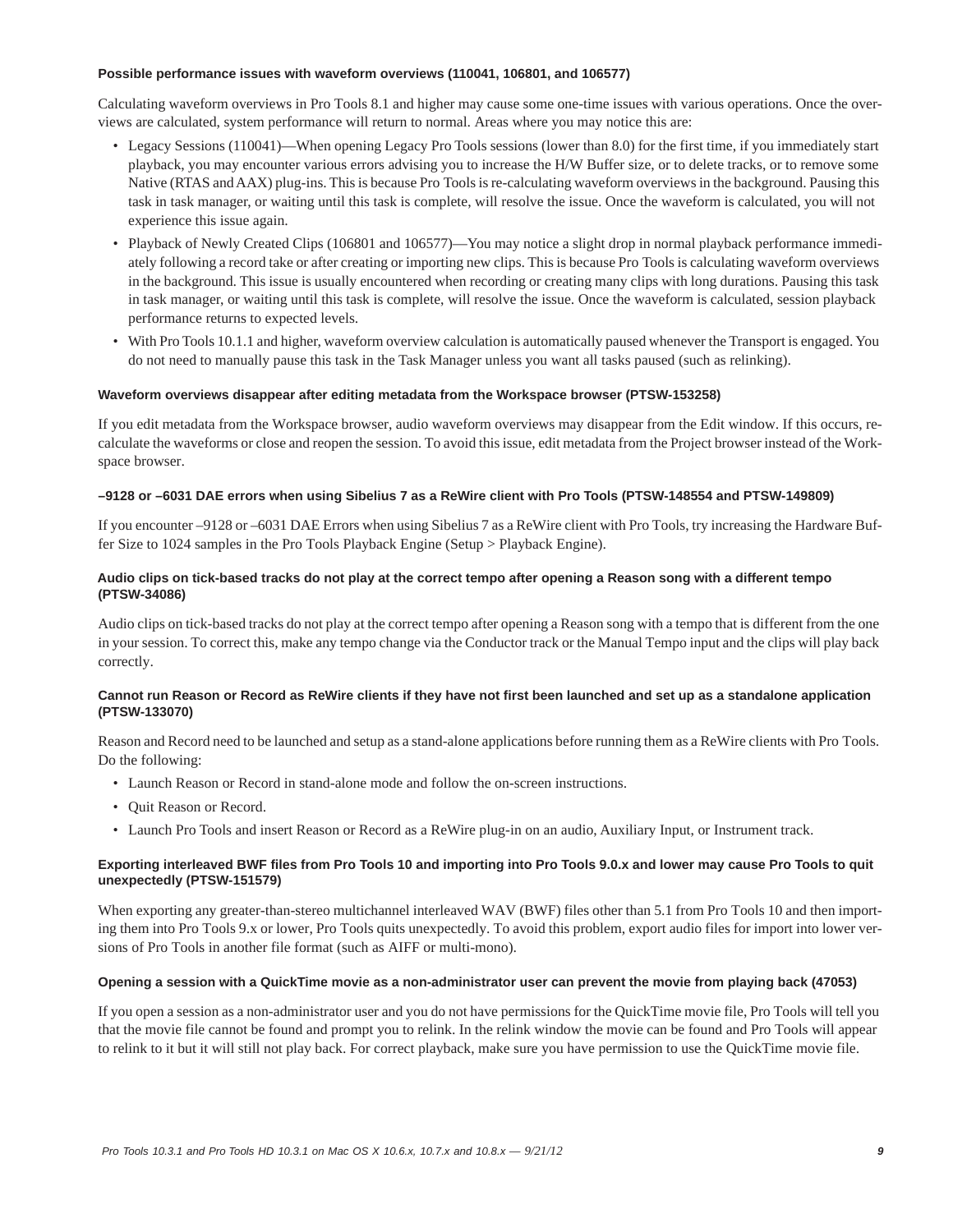### **Some QuickTime audio formats cannot be imported (58792 and PTSW-52226)**

The audio from QuickTime movies with Apple Lossless or AMR audio compression cannot be imported into Pro Tools. Use QuickTime Pro or another application to convert the audio to another format prior to import.

## **Apple Lossless codec is not supported for Bounce to QuickTime Movie (PTSW-53198)**

Pro Tools 7.3 and higher does not support the Apple Lossless audio codec. Choosing it from the Bounce to QuickTime Movie Audio Compression dialog will result in a movie without usable audio.

## **48 kHz Bounce to MP3 in Pro Tools 7.x and higher results in a 44.1 kHz MP3 File (72617)**

Bouncing to MP3 while using the "Highest Quality Encoding, Slower Encoding Time" setting with any bit rate other than 320 kbps will result in a 44.1 kHz file. This is a known limitation of the encoder.

## **Hourly –9073 errors during recording (PTSW-132654)**

If you encounter –9073 disk errors at the same time every hour while recording in sessions with large track counts, you may need to update Mac OS. To avoid this problem, check and install all OS related security updates through Mac Software Update.

### **With the Pro Tools Web browser, links to external sites do not work as expected (PTSW-145325)**

In the Pro Tools Web browser, navigating to external sites using links from Avid web pages (such as links to social networks like Facebook and LinkedIn) may not work as expected. For the sake of security, the Pro Tools Web browser is restricted to avid.com pages. If you want to browse sites other than avid.com, or share avid.com pages with friends, use the Launch Page in External Browser feature to view the page in your default Web browser and navigate from there.

## HDX Hardware Accelerated Systems

### **Pro Tools does not play back when an invalid sync source is selected on SYNC HD (Word Clock or AES/EBU) (PTSW-156651)**

When attempting to initiate playback, playback will fail if a SYNC HD is connected to an HDX card and an Avid audio interface with no connections to either the word clock or AES/EBU ports. Ensure that the clock is set to a working clock source to resolve this issue.

## **In Avid DigiTest, the reported slot number may not correspond to the physical slot number in the computer (PTSW-155373)**

In Avid DigiTest, the slot number reported for Avid HDX cards starts from 0 on up. For example, "Slot 1" does not necessarily correlate to the first physical slot in the machine. If you have an Avid HDX card that is having problems, match the Serial Number ID on the back of the card with the Serial Number ID displayed on the Slot Info page in Avid DigiTest.

## **Pro Tools does not use HDX hardware if a Core Audio application is using HDX hardware (PTSW-155010)**

When launching Pro Tools HD on an HDX hardware accelerated system, Pro Tools will use the Pro Tools Aggregate I/O as the Playback Engine if a Core Audio application has already engaged the HDX hardware. Be sure to quit all Core Audio applications before launching Pro Tools HD to ensure that Pro Tools HD can use HDX hardware.

#### **With multiple track output assignments, Native AAX plug-ins use more voices than expected (PTSW-156089)**

When using Native RTAS or AAX plug-in as the last insert on a track that has multiple outputs assigned, additional voices will be used for each voiced output assignment. This is because a voice is required for each audio channel routed from the TDM engine to the host processor and back. To avoid this issue, use a DSP AAX plug-in, such Trim, as the last insert on the track.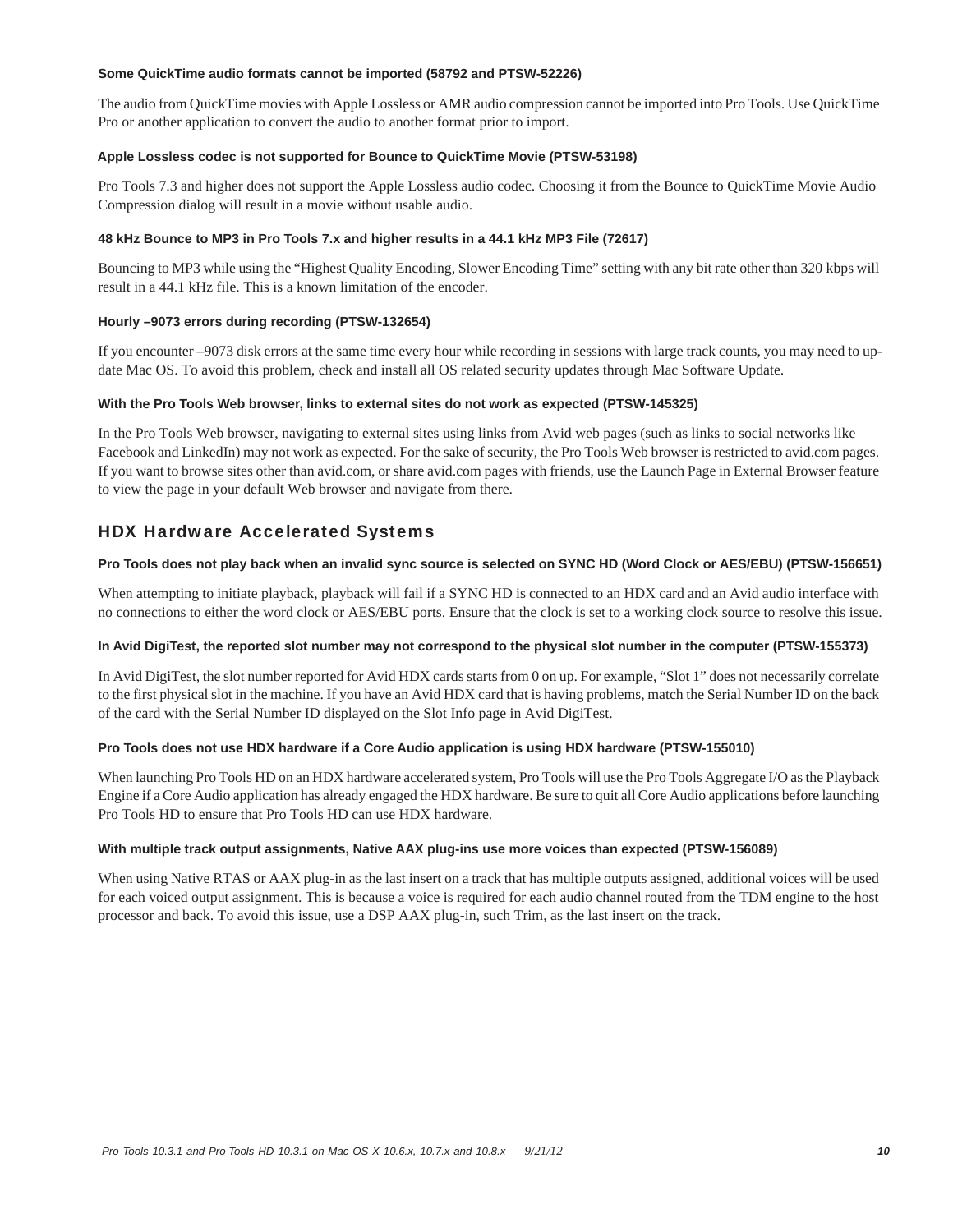## Pro Tools|HD Systems

## **Unable to open sessions created with Pro Tools 7.4 or lower that use the maximum available DSP in Pro Tools 8.1 and higher (111490)**

Since the surround mixer plug-in is installed by default with Pro Tools 8.1 and higher, some stereo sessions that use mono output paths may use a different DSP allocation than in Pro Tools 7.4 and lower. Older sessions that use mono output paths and use all of the available DSP and may not open in Pro Tools 8.1 or higher. The workaround is to remove the surround mixer plug-in from the "Plug-Ins" folder and move it to the "Plug-ins (Unused)" folder so Pro Tools does not use the surround mixer to build your mixer. This should make the necessary DSP available to open the session.

## HD Native Systems

## **Audible pops and clicks occur when changing buffer sizes (PTSW-125715)**

Pops and clicks may occur when changing the Hardware Buffer Size (H/W Buffer Size) in the Playback Engine dialog while monitoring live audio through HD Native hardware. Avid recommends not changing the Hardware Buffer Size while monitoring live audio to avoid this problem. If you must change the Hardware Buffer Size while monitoring live audio, be sure to lower the monitoring volume to avoid any possible damage to your speakers.

## HD Native Thunderbolt Systems

## **HD Native Thunderbolt headphone output stops working when low latency monitoring is enabled (PTSW-169936)**

The headphone output on the HD Native Thunderbolt does not function when low latency monitoring is enabled. In this case, use alternative monitoring source such, as an Avid HD OMNI.

## **HD Native Thunderbolt prevents the computer from waking after sleep (–9171 error) (PTSW-169172)**

Pro Tools HD and HD Native Thunderbolt do not support the sleep function of Mac OS X. If encountered, disconnect HD Native Thunderbolt to wake the computer. Disable all sleep functions in System Preferences (except display) and shut down the computer. Reconnect HD Native Thunderbolt and start the computer.

## **HD Native Thunderbolt reports a clock error at higher sample rates (PTSW-168819)**

With some computers, you may encounter an audio clock error when recording at higher sample rates (such as 96 kHz) and with lower HW Buffer Size settings (such as 128 samples or less). In general, higher HW Buffer Size settings are recommended at higher sample rates. For example, at 96 kHz, a HW Buffer Size setting of 256 samples or higher is recommended.

## **HD Native Thunderbolt is only supported as the first or second thunderbolt device in a thunderbolt chain at sample rates up to 96 kHz, and it must be the only Thunderbolt device in a chain at any sample rate above 96 kHz (PTSW-168229)**

HD Native Thunderbolt is only supported as the first or second Thunderbolt device in a Thunderbolt chain at sample rates up to 96 kHz, and must be the only thunderbolt device in a chain at any sample rate above 96 kHz. Visit the compatibility pages on the Avid website for more information (www.avid.com/compato).

## **Pro Tools quits unexpectedly when selecting HD Native Thunderbolt in the Playback Engine (PTSW-167511)**

After disconnecting and reconnecting HD Native Thunderbolt from your computer, Pro Tools quits unexpectedly when selecting HD Native Thunderbolt in the Playback Engine. After disconnecting and reconnecting HD Native Thunderbolt, restart your computer to avoid this problem.

## **HD Native Thunderbolt does not pass audio with some third-party applications at certain buffer sizes (PTSW-166134)**

HD Native Thunderbolt only supports HW Buffer Sizes of 64, 128, 256, 512, 1024, and 2048 samples. However, some third-party applications (such as Cubase) may let you select unsupported hardware buffer sizes. If an unsupported buffer size is selected, HD Native Thunderbolt may not pass audio. Select a supported buffer size to correct this issue.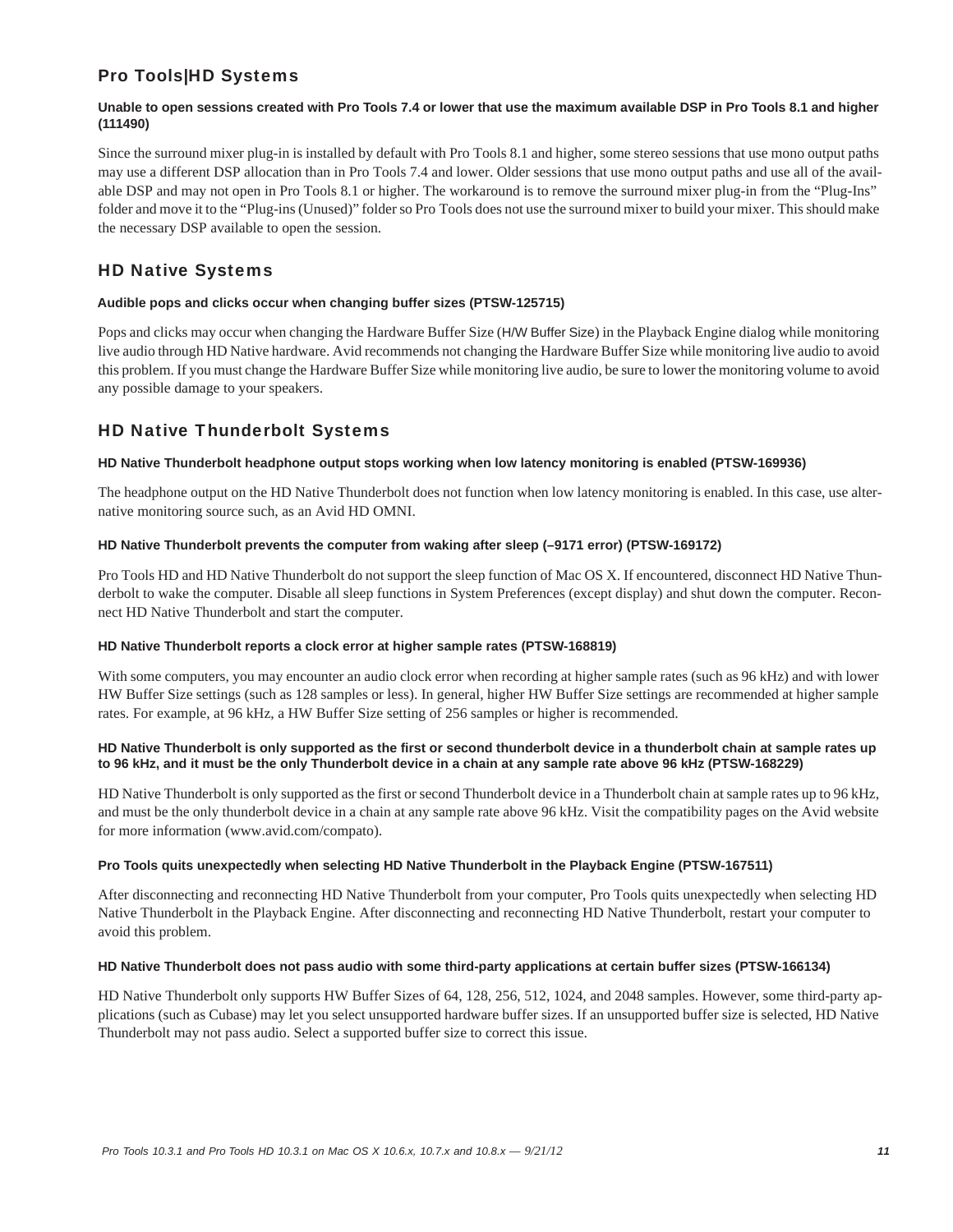### **Using the HD Native Thunderbolt headphone output with surround monitoring (HDM-13)**

Headphone monitoring with HD Native Thunderbolt is set to mirror Pro Tools output channels 1 and 2 on the first audio interface. To use HD Native Thunderbolt headphone monitoring with sessions that use surround formats (such as 5.1),change the surround monitoring path in I/O Setup so that the Left channel is mapped to Output channel 1 and the Right channel is mapped to Output channel 2.

## I/O Setup

## **Session templates retain I/O Settings and some preferences, display settings, and window layouts (111605)**

Pro Tools Session Templates retain the I/O settings and some of the preferences, display settings, and window layouts from the system on which the template was created. Consequently, creating a new session based on a template restores several session properties from the original system. These properties are retained by Pro Tools until you change them or another session or template is opened that replaces them. This also means that if a new blank session is created after using a template, the properties from the template will be used for the new session.

The properties retained from templates include default track height, view settings, window size and position, and I/O Setup. You can update templates by making the desired changes, using the File > Save as Template command (be sure to select the "Install template in system" option), and then selecting the template you want to replace.

## **Master Faders assigned to mapped output busses function only on that specific bus, not for the output channel as a whole (PTSW-127517)**

Because a Master Fader works on a bus, not on an output path or output channel, there may be certain configurations in which the level sent to the physical I/O is not reflected on any meters in the Pro Tools application. If the configuration includes overlapping output paths or has multiple busses assigned to a single output path, the overall signal level from these combined sources (including any clipping indication) will only be displayed on the interface itself. You can avoid using multiple output paths or output busses simultaneously by routing your sources to a single mapped output bus and assign a Master Fader to that.

### **Overlapping outputs are not supported for AFL/PFL (PTSW-128167)**

While Pro Tools I/O Setup lets you select overlapping outputs for AFL/PFL monitoring, overlapping outputs are not supported for AFL/PFL monitoring. For example, if paths A 3–4 overlap the main path A 1–2, even though you can select paths A 3–4 for AFL/PFL monitoring, you won't hear anything when monitoring AFL/PFL on paths A 3–4. You can avoid this problem by using non-overlapping paths for AFL/PFL monitoring.

## **Output and Send assignments may not be reactivated if they are disabled and then re-enabled in the IO Setup when DSP Usage is at its maximum (PTSW-156397)**

Disabling and re-enabling an internal or mapped bus in the IO Setup does not guarantee that all associated assignments will be re-activated in a session that is using maximum DSP resources. To re-activate these assignments, save and reopen the session. You can also avoid this issue by adding additional HDX cards to your system.

## **IO Setup sets to Pro Tools Aggregate IO after updating HDX card firmware (PTSW-159624)**

Pro Tools IO Setup may be improperly configured to Aggregate IO after performing a firmware update on an Avid HDX card. To resolve this issue, quit Pro Tools and delete the "Last Used.pio" file from the IO Settings folder (located in the same folder as the Pro Tools application). Relaunching Pro Tools will create a default IO setup based on the peripherals connected to your HDX card(s).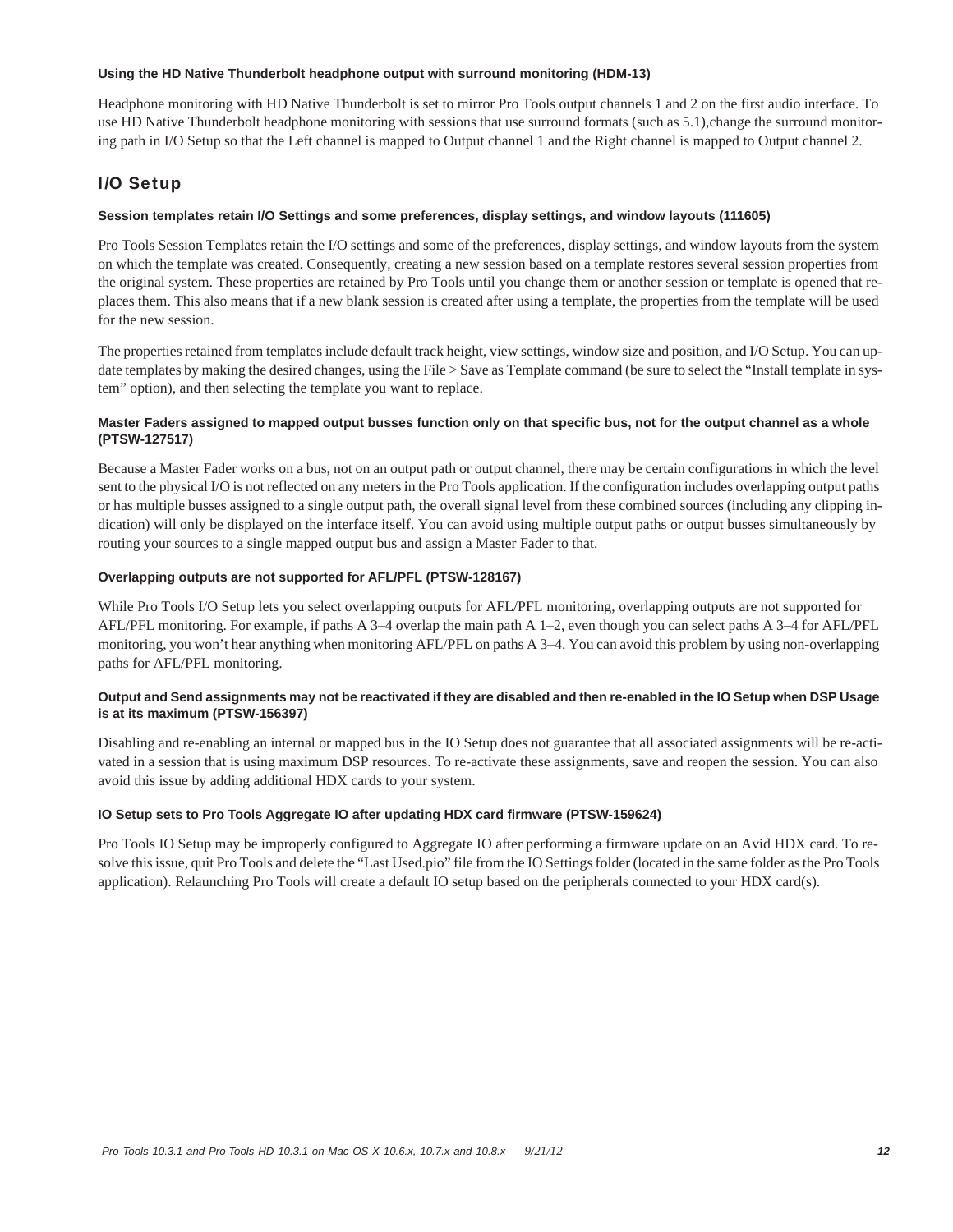## File and Disk Management

## **Missing files when opening a session that was saved using Save Copy In with Preserve Folder Hierarchy (PTSW-52860)**

The Preserve Folder Hierarchy feature is designed so that sessions with media split between multiple volumes can be easily moved between systems while retaining folder hierarchy. In order for media files to be automatically found, manually copy or create a folder at the root level of each volume with the session name that contains the Audio Files or Video Files folder. Or, manually relink to the missing files at their current location.

## **Session copy saved with Preserve Folder Hierarchy in which multiple files have the same name does not relink properly (PTSW-29069)**

When saving a session copy with Preserve Folder Hierarchy checked, files with the same name may not relink properly when using Manual Relink. When opening the session copy, use Automatically Relink to locate the correct files. If the session has already been opened using Manual Relink and some files are still offline, select Relink Offline in the Project Browser to manually relink the remaining files.

## Elastic Audio

## **When opening legacy sessions (Pro Tools 9 and lower) in Pro Tools 10, any rendered Elastic Audio clips are automatically rerendered (PTSW-139989)**

Rendered Elastic Audio clips created in legacy sessions need to be re-rendered for use in Pro Tools 10. Re-render of these files occurs automatically when the session is opened in Pro Tools 10.

## **Fades on Elastic Audio-enabled tracks may not regenerate when opening sessions created with Pro Tools 10 in Pro Tools 9.0.x (PTSW-152949)**

When saving a copy of a Pro Tools 10 session to v7-v9 and opening the copy in Pro Tools 9.x, some fades might not be regenerated even if you select the option to re-generate fades without searching. If this happens, closing and re-opening the session causes the missing fades to regenerate.

## **Certain audio files cannot be calculated or cleared of Elastic analysis in the Workspace browser (PTSW-29622)**

There are some rare cases where a file will have a file suffix of a file format supported by Elastic Audio (either .WAV or .AIF), but the Pro Tools Workspace Browser will not allow calculation or clearing of elastic analysis. The browser menu items Calculate Elastic Analysis and Clear Elastic Analysis will be greyed out. In these cases, the file may actually be in a non-supported format. To check the file's format, look at the Format column in the Workspace browser. If a file format other than WAV or AIFF is shown (such as QuickTime), then the file cannot be calculated or cleared of elastic analysis. Note that these non-supported files can still be previewed in tempo, as well as elasticized once imported into a session.

## **Tempo maps made from Bar|Beat marker generation in Beat Detective cause Clip Groups in rendered mode to fall offline (PTSW-34950)**

A tempo map made from Bar|Beat Marker Generation in Beat Detective will cause clip groups in Rendered mode to fall offline. The workaround is to make an edit to the offline clip and then toggle the Elastic Audio from rendered to real-time and then back to rendered.

## **Maintaining phase coherency with Elastic Audio pitch processing (PTSW-20602)**

When there is Elastic Audio Pitch processing enabled on a track, switching from Polyphonic, Rhythmic, or X-Form to Monophonic or Varispeed can disrupt phase coherency. To preserve phase coherency in this case, be sure to clear all Elastic Audio Pitch processing from the track before switching to the Monophonic or Varispeed algorithm.

## **Drift in an audio file may occur when using Elastic Audio and the Monophonic or X-Form algorithms (PTSW-33768)**

Drift in an audio clip may occur when using elastic audio depending on how much the clips is expanded or compressed when using the Monophonic or X-Form algorithms. If you are using elastic audio with material that contains transient information in it that you would like to keep from drifting, you should use the Polyphonic or Rhythmic algorithms.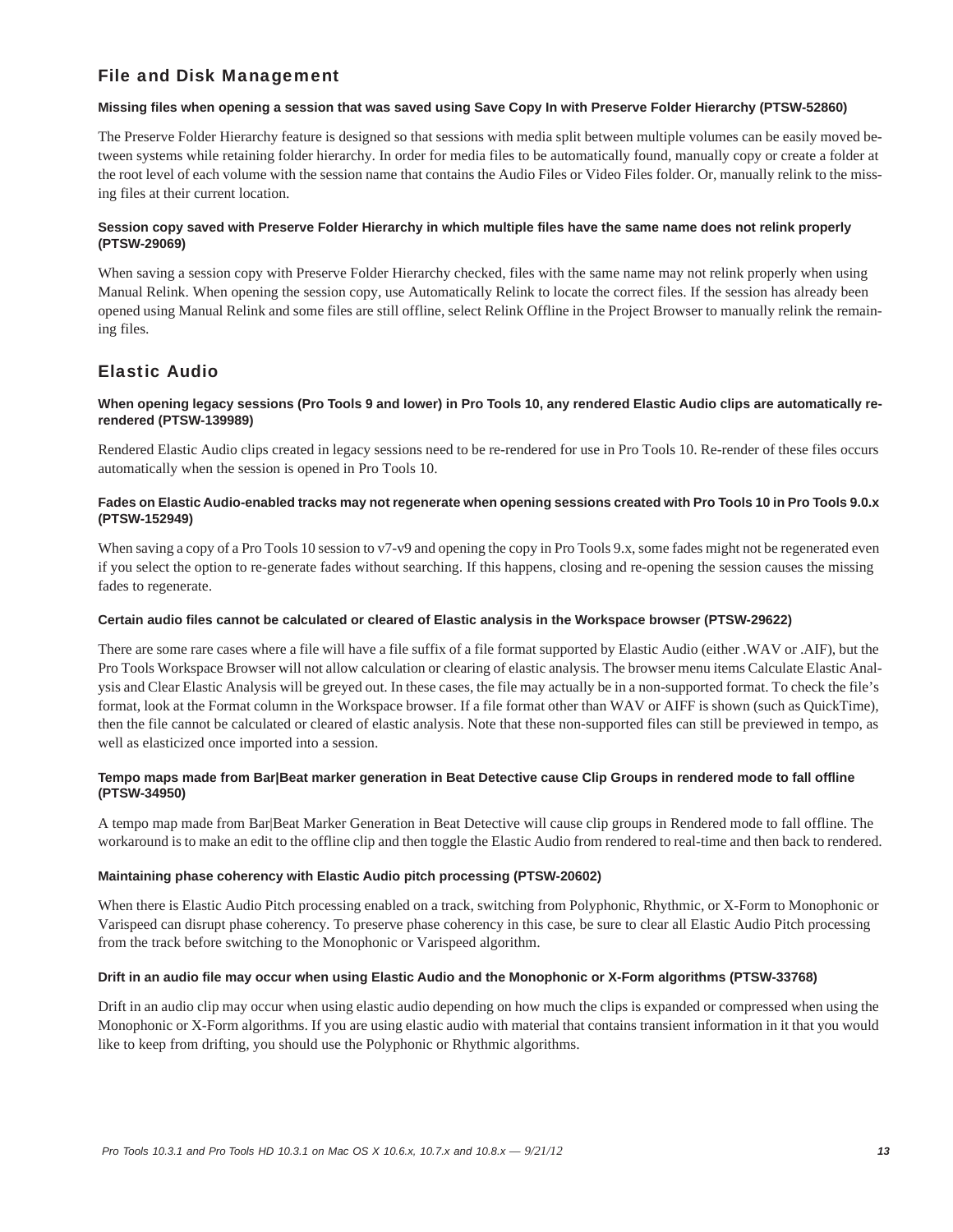## **Default Input Gain preference is only for Elastic Audio imported at session tempo (PTSW-34096)**

The Default Input Gain preference in the Elastic Audio section of the Processing Preferences page is for Elastic Audio Imported at Session Tempo only. This preference option will not function unless Preview in Context is enabled in Workspace, and/or "Drag and Drop from Desktop Conforms To Session Tempo" is enabled in the Processing Preferences page.

## **Displayed Timebase is incorrect after importing Elastic Audio tracks (PTSW-46897)**

The incorrect timebase is displayed after importing Elastic Audio tracks to existing tracks with opposite timebase. You will need to manually select the correct timebase for the affected tracks.

## **Elastic Audio clips on playlist lanes are not rendered (PTSW-47311)**

In Playlists View, any Elastic Audio clips on Playlist lanes are not rendered (waveform is "off-line") when changing the track's Elastic Audio processing from Real-Time to Rendered.

## **Clip Groups containing Elastic Audio are not recognized as Elastic if the Clip Group itself has not had any Elastic functions applied (PTSW-34335)**

If a clip group contains Elastic Audio inside it, but no Elastic Audio operations have been performed on the outermost level of the clip group itself, then the clip group will not register as Elastic Audio. When used to create a new track, the track will not automatically be Elastic Audio–enabled, and the elastic audio inside the clip group will be rendered using the default Elastic Audio plug-in for the session. As a workaround, add a warp marker to the clip group to force it to register as an elastic clip. Or, create an Elastic Audio–enabled track first, then add the clip group to it.

## **Cannot import Elastic Audio tracks with the Consolidate From Source Media option (PTSW-33894)**

Use Copy from Source Media to import Elastic Audio tracks.

## **Timing inaccuracy in audio files converted from CAF and MP3 with Preview In Context enabled (PTSW-46707)**

Audio files converted from CAF and MP3 with Preview In Context enabled can cause timing inaccuracies (gaps in the audio and innerclip asynchronous transients issues). This is inherent with compressed file formats.

## MIDI

#### **When recording MIDI, Wait for Note does not respond to MIDI input from ReWire (PTSW-30511 and PTSW-34550)**

When performing a MIDI record, Wait for Note will not respond to any MIDI received from ReWire. If you are recording MIDI generated from a ReWire application, you will have to start the transport manually or use a countoff instead of Wait for Note.

## **When using Import Session Data on a MIDI track with Real-Time Properties enabled and set to using Diatonic transposition, transposition is based on the first key signature in the session only (PTSW-49297)**

When importing session data from a session that includes multiple key signatures and a MIDI or Instrument track with the "Transpose in Key" Real-Time property enabled, the transposition will be based only on the first key in the session. This can be corrected by toggling the Real-Time Properties off and on; then the diatonic transposition will be correct for each key.

## Plug-Ins

*For known issues about specific plug-ins, see the Audio Plug-Ins Read Me.*

#### **The TDM version of Dyn III Expander/Gate may experience fidelity or routing issues in 192 kHz sessions (PTSW-159677)**

Using the TDM version of the Dynamics III Expander/Gate plug-in at 192kHz can cause unexpected behavior, including distortion of processed audio and unintended routing of audio between tracks using the Expander/Gate plug-in. If this occurs, try quitting and relaunching Pro Tools, or using the RTAS version of the Dynamics III Expander/Gate plug-in.

#### **When opening legacy sessions on HDX systems, the 4-band EQ III plug-in is converted to the 7-band EQ III plug-in**

The AAX EQ III plug-in does not have a 4-band option. Pro Tools will automatically convert 4-band EQ III instances into 7-band instances if you are using only AAX plug-ins. If the EQ3.dpm is present in the Plug-ins folder, then the plug-in will be converted to a Native (RTAS) version.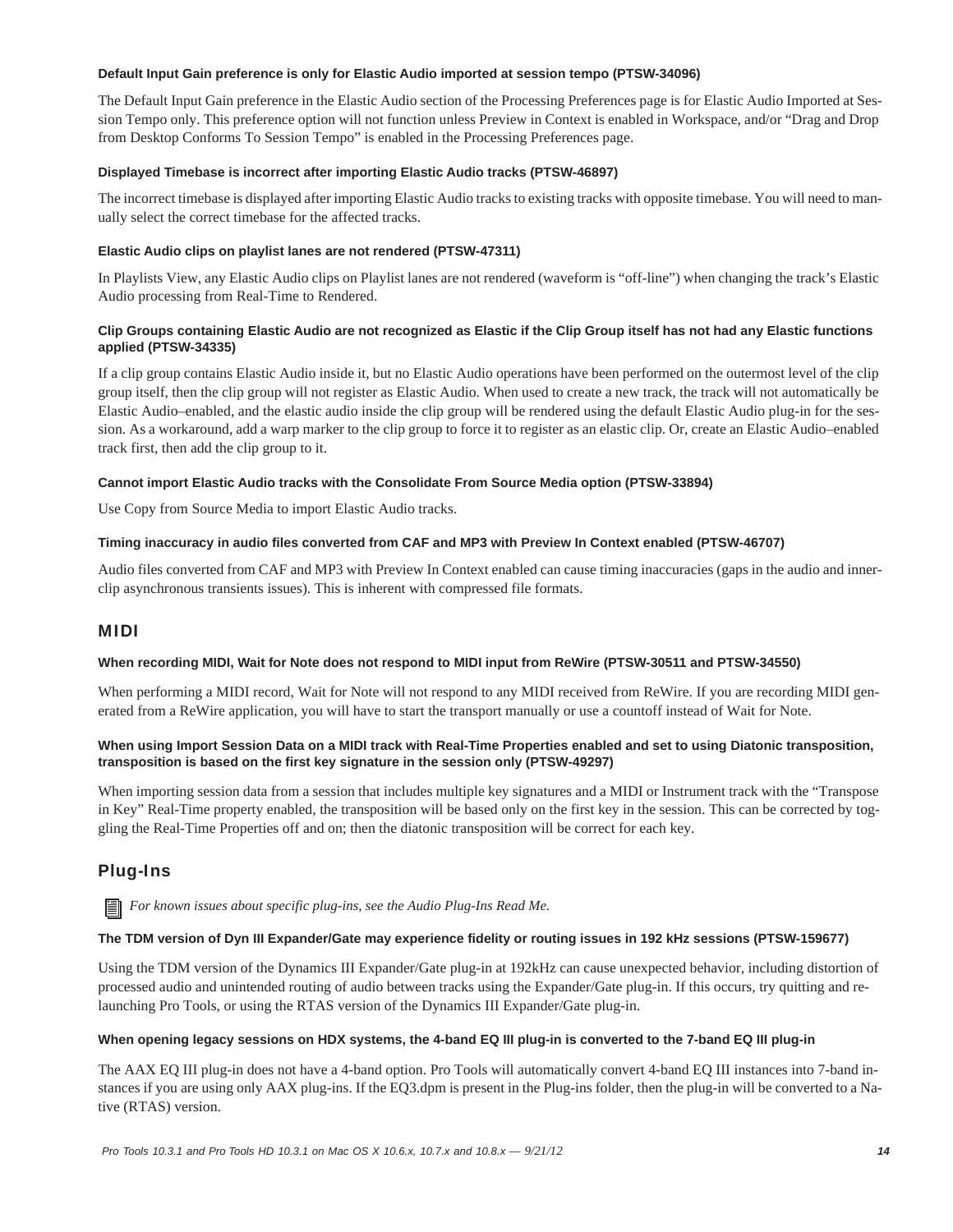### **The EQ III 4-band plug-in is displayed above the 1-band and 7-band version in Pro Tools 10.x**

Avid shortened the name of the new AAX version of EQ III to allow for better visibility of the plug-in name in Narrow Mix view as well as on control surfaces. The (.dpm) TDM and RTAS version name is "EQ III or EQ 3" (with space) whereas the (.aaxplugin) DSP and Native version is "EQIII or EQ3" (without space).

As a result of this change, when viewing the Native plug-in pop-up menu, EQ 3 4-band (RTAS) will be displayed before the EQ3 1-band and EQ3 7-band (Native) plug-ins.

## **Sessions saved in Pro Tools 10.0 or 10.1 with unlinked multi-mono plug-ins may open with the wrong plug-ins inserted (PTSW-163664)**

In some situations, sessions saved in Pro Tools 10.0 through 10.1 will open incorrectly. Sessions saved with unlinked, multi-mono plugins may open with the wrong plug-in on the track Insert. To resolve this issue, open the session in Pro Tools 10.2 or higher, re-insert the correct plug-in configuration if necessary, and then save the session.

## **TDM plug-ins cannot be converted to Native AAX format under certain conditions (PTSW-158652)**

TDM plug-ins instantiated in a session cannot be converted to Native AAX version if there is no RTAS equivalent of the plug-in and there are no other Native AAX versions already present in the session. Reverb One is an example of such a plug-in. To avoid this, instantiate a Native AAX version of the plug-in on a spare track, then convert the TDM plug-in to Native format.

### **On Mac OS X 10.7.x ("Lion"), any custom location for Avid Virtual Instrument content is not remembered**

When installing Avid Virtual Instruments, if you choose a custom location for the content, that location is not remembered, resulting in error messages when you try to use a virtual instrument plug-in (Boom, Mini Grand, or Xpand) that references a ".big" content file. The location is not remembered after quitting and relaunching Pro Tools.

To avoid this error, move or reinstall the Avid Virtual Instrument content to the default location in the Applications > Avid folder.

### **Some plug-ins require exclusive use of a DSP chip on HDX hardware-accelerated systems (PTSW-154614)**

Certain plug-ins, such as ReVibe and Reverb One, use direct memory access (DMA) on Avid HDX cards. DMA plug-ins cannot share HDX DSP chips with other plug-ins. Additionally, even though DMA plug-ins of the same type can share a single HDX DSP chip (for example, multiple ReVibe plug-ins can use the same HDX DSP chip), they must be of the same channel width (DMA plug-ins of the same type cannot share the same HDX DSP chip if they have different channel widths).

## **HD Pack, Massive Pack, Mbox Factory, and 003 Factory plug-in bundle installers do not work on Pro Tools 9.0 or higher (PTSW-134351)**

If you install Pro Tools 9.0 or higher on a clean Pro Tools system, and then run HD Pack, Mbox Factory, or 003 Factory plug-in installers included with lower versions of Pro Tools (such as Pro Tools 8.0.4), they will not be able to install the bundled plug-ins as you might expect. Visit the Avid website (www.avid.com) to download the latest versions of corresponding installers included with the version of HD Pack, Massive Pack, Mbox Factory, or 003 Factory that you own. These installers have been updated to run on a Pro Tools 9.0 or higher system (as long as you have valid licences for each plug-in on your iLok).

## **Native Plug-in appear unavailable at higher sample rates (such as 192 kHz) (PTSW-160300)**

When using some native (host-based) plug-ins at higher sample rates (such as 192 kHz), it may be necessary to lower the number of host processors in the Playback Engine dialog. This is because in certain situations it is beneficial to leave a CPU Core processor available for other tasks, and not have the host-processor engine running on all Cores.

## **Pro Tools stops working when opening a session with Structure Free (PTSW-131965)**

When opening a Pro Tools session that uses Structure Free, Pro Tools may hang temporarily if Structure Free is looking for files in a directory where the files are not present.

#### **Pro Tools quits unexpectedly when creating a new folder on the presets page with Hybrid (PTSW-133279)**

When using Hybrid version 1.5.3.10110, Pro Tools may quit unexpectedly when using the New Folder feature on the Presets page. To avoid this problem, update to the latest version of Hybrid.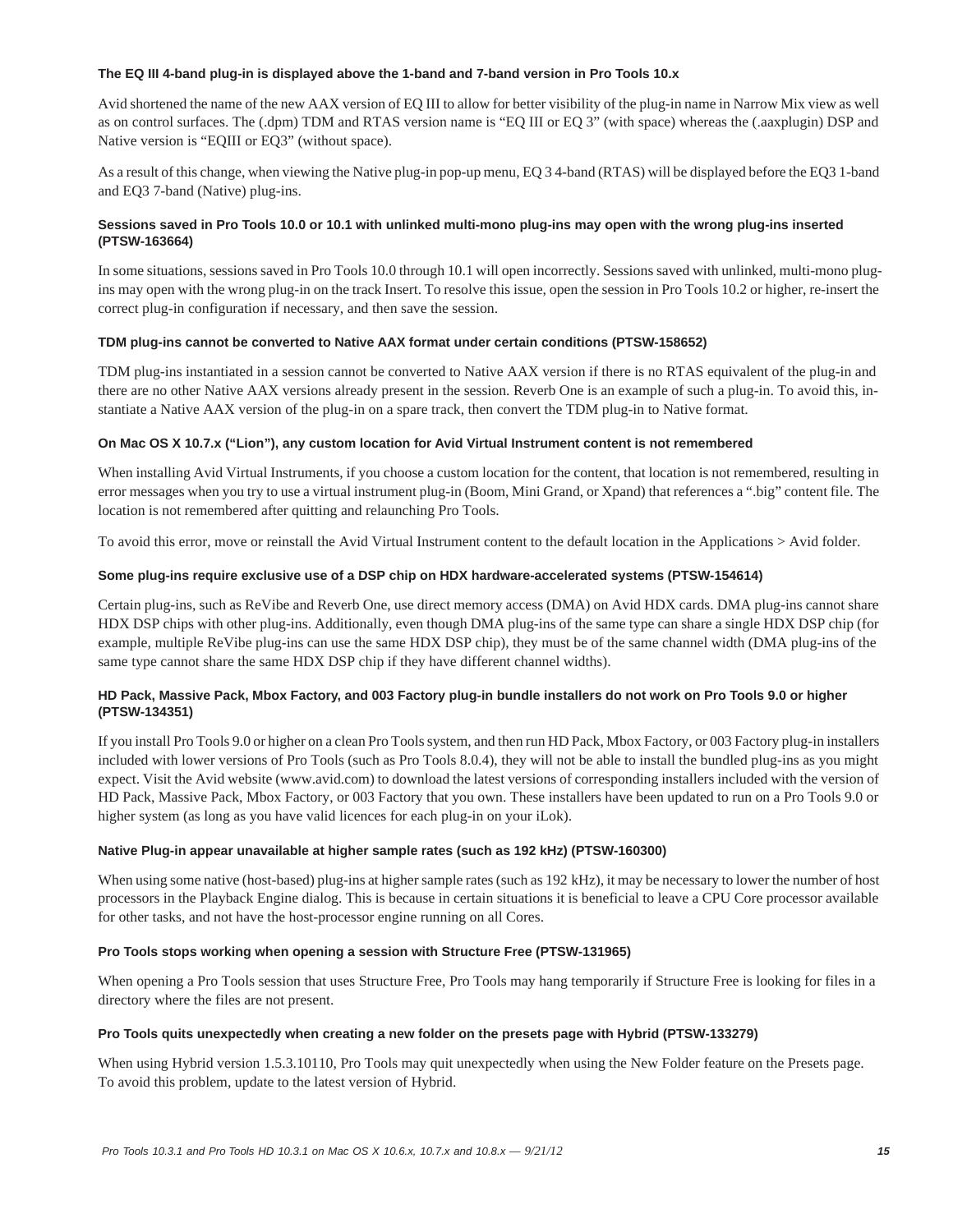## **With HDX systems, on tracks that have a mono-to-stereo plug-in, if a stereo native (AAX or RTAS) plug-in is inserted after the mono-to-stereo plug-in, the resulting stereo signal will be out of phase or diminished in volume. (PTSW-161487)**

To avoid this, use a stereo DSP plug-in after the mono-to-stereo plug-in, or reconfigure the track to avoid this signal configuration.

## **AudioSuite and Clip Groups (PTSW-57457)**

AudioSuite plug-ins handle Clip Groups in the Clip List slightly differently than audio files. With audio files, an AudioSuite process can be applied to all copies of a unique audio file which appear in your session by selecting your target as Clip List in the AudioSuite plugin window and selecting Use in Playlist. However, if your target is set to Clip List in the AudioSuite plug-in window while you have a Clip Group selected, Pro Tools does not recognize the Clip Group as processable audio and will present a No Audio was Selected error. This is because a Clip Group is not treated as audio until it is actually used in a track.

## **To apply an AudioSuite process to all copies of a Clip Group in a session at once, do the following:**

- **1** Select the Clip Group to be processed.
- **2** From the Clip List menu, select Ungroup All. All elements of the group will remain selected.
- **3** Perform AudioSuite processing.
- **4** From the Clip List menu, select Regroup.
- **5** When prompted, select Modify to apply the AudioSuite Process to all copies of the Clip Group in the session, or Copy to apply it only to the selected Clip Group.

### **Plug-In Find and Relink with file types not supported by Pro Tools (111704)**

Find and Relink will not be triggered by plug-ins in situations where plug-ins supporting Find and Relink are missing links to file types that are not natively supported by Pro Tools (such as REX files). To have full Plug-in Find and Relink support, the file types used in plug-ins must also be supported by Pro Tools.

#### **Software instrument does not emit sound when inserted on an Instrument Track or Auxiliary Input (65797)**

Some older software instruments do not emit sound and/or do not play unless they have a valid hardware input or MIDI output assignment. If this problem occurs, manually assign a hardware input to the Instrument track or Auxiliary Input, and/or manually assign a MIDI output to the Instrument.

### **After Installing Pro Tools 10, Structure Free appears in the plug-in insert selector Instead of the full version of Structure even though the full version of Structure was already installed (PTSW-150093)**

After installing Pro Tools 10 Structure Free appears in the Plug-in Insert selector instead of the full version of Structure even though the full version of Structure was already installed on your computer. To correct this issue, quit Pro Tools, delete the DAE preferences located in /Users/<username>/Library/Preferences/DAE Prefs, and then relaunch Pro Tools.

#### **Using the Pro Tools 9.0.5 uninstaller also uninstalls Structure (PTSW-151154)**

When using the Pro Tools 9.0.5 Uninstaller to uninstall Pro Tools 9.x, the Structure plug-in is also uninstalled from your computer. To avoid this issue, do not use the Pro Tools 9.0.5 uninstaller (you do not need to uninstall Pro Tools 9.x before installing Pro Tools 10). If you encounter this issue, you will need to reinstall Structure after you install Pro Tools 10.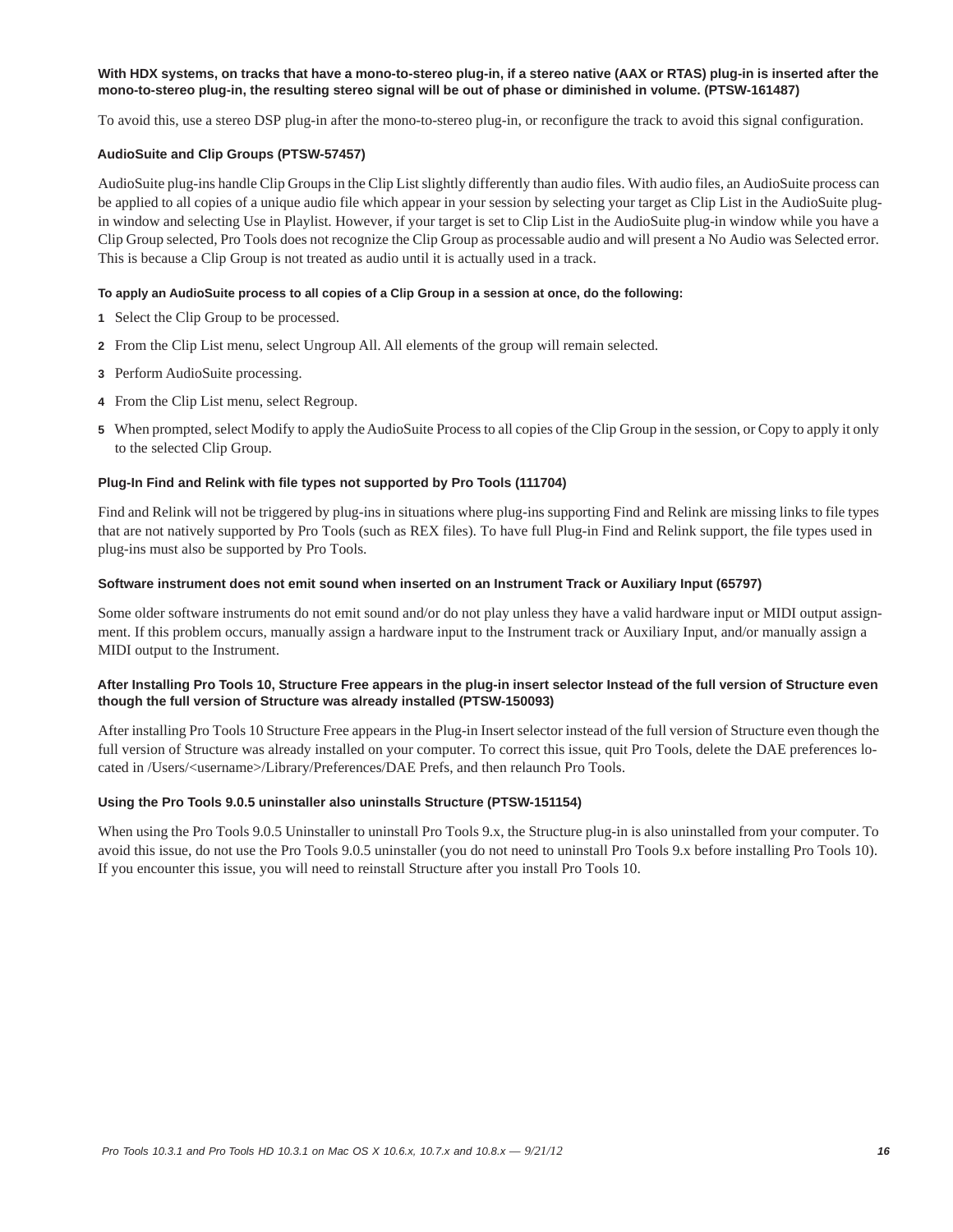## Control Surfaces

## **Trim Scrub and Trim Shuttle don't work on clips with fades (PTSW-46911)**

If a clip has fades, Trim Scrub and Trim Shuttle don't work when trying to trim using a control surface. To work around this problem, remove any fades on the clip, then execute the Trim Scrub or Trim Shuttle, and then restore the fades.

## **Used HW output path indication (101095)**

In Assign Matrix on your worksurface, Insert mode the used HW output path will not have amber background indicating that it's already assigned after switching to a different insert on the same track.

## **Color indication on plug-in controls in Learn mode (102710)**

When a plug-in is in Learn mode and the track with this plug-in is not focused on the main ICON unit, all automation LEDs in the Plugin window will be red if the track is in one of auto write modes. This conflicts with red color indication on the Plug-in control, which is armed for mapping. The workaround is to set the track with plug-ins to Read automation mode.

### **SignalTools meter ballistics on control surfaces (74340)**

SignalTools RMS, VU, BBC, Nordic and DIN meters will display inaccurate decay times when viewed on a control surface. Unaffected types are Peak, VENUE, and Peak + RMS, which only reports the Peak meter to the control surface. The attack times of the affected meters are not affected, only the decay times. All meter types display accurately in the plug-in window.

## **Channel Strip plug-in Expander/Gate meters appear in the Compressor/Limiter meter Instead of in the Expander/Gate meter in D-Control Dynamics section (Main Unit) (PTSW-150897)**

The Avid Channel Strip plug-in uses shared meters for Expander/Gate and Compressor/Limiter processing. Because of this, both Expander/Gate and Compressor/Limiter metering appear only in the Compressor/Limiter meter in D-Control Dynamics Section (Main Unit).

## **Pro Tools transport must be stopped when recalibrating ICON faders (78074)**

The transport in Pro Tools must be stopped when recalibrating faders on D-Command and D-Control. If one or more faders need calibration do the following: Stop playback, enter Utility mode, press TEST, press FADER, and press RECAL. After recalibrating faders. exit Utility mode.

## **Adjusting Clip Gain with the Jog Wheel on a EUCON control surface can result in Pro Tools quitting unexpectedly (PTSW-155028)**

Adjusting Clip Gain using the Jog Wheel on a EUCON control surface during playback can result in Pro Tools quitting unexpectedly. You can avoid this issue by using the mouse or key commands to adjust clip gain instead.

## **The Edit and Mix window do not follow banking on EUCON control surfaces (PTSW-133466)**

When the Edit Window Follows Bank Selection and/or the Mix Window Follows Bank Selection preferences are enabled in Pro Tools (Setup > Preferences > Mixing), after banking your EUCON controller, neither the Edit nor Mix window scroll to follow. You will have to manually change the view of the Edit or Mix windows to see the tracks that correspond to the EUCON controller if they are off screen.

## **Switching applications in Mac OS X 10.7.x (Lion) while using a EUCON control surface can cause Pro Tools to stop working (PTSW-152800)**

On a system running Mac OS X 10.7.x (Lion) with a EUCON control surface, if you are running other applications with Pro Tools, switching Pro Tools to the frontmost application can cause it to stop working. To prevent this, lock the surface to Pro Tools by doing the following: In the EuControl application, click the Assign tab. Under EuControl Settings, select "Entire Surface" under "Lock to application" and verify that the control surface is locked to Pro Tools.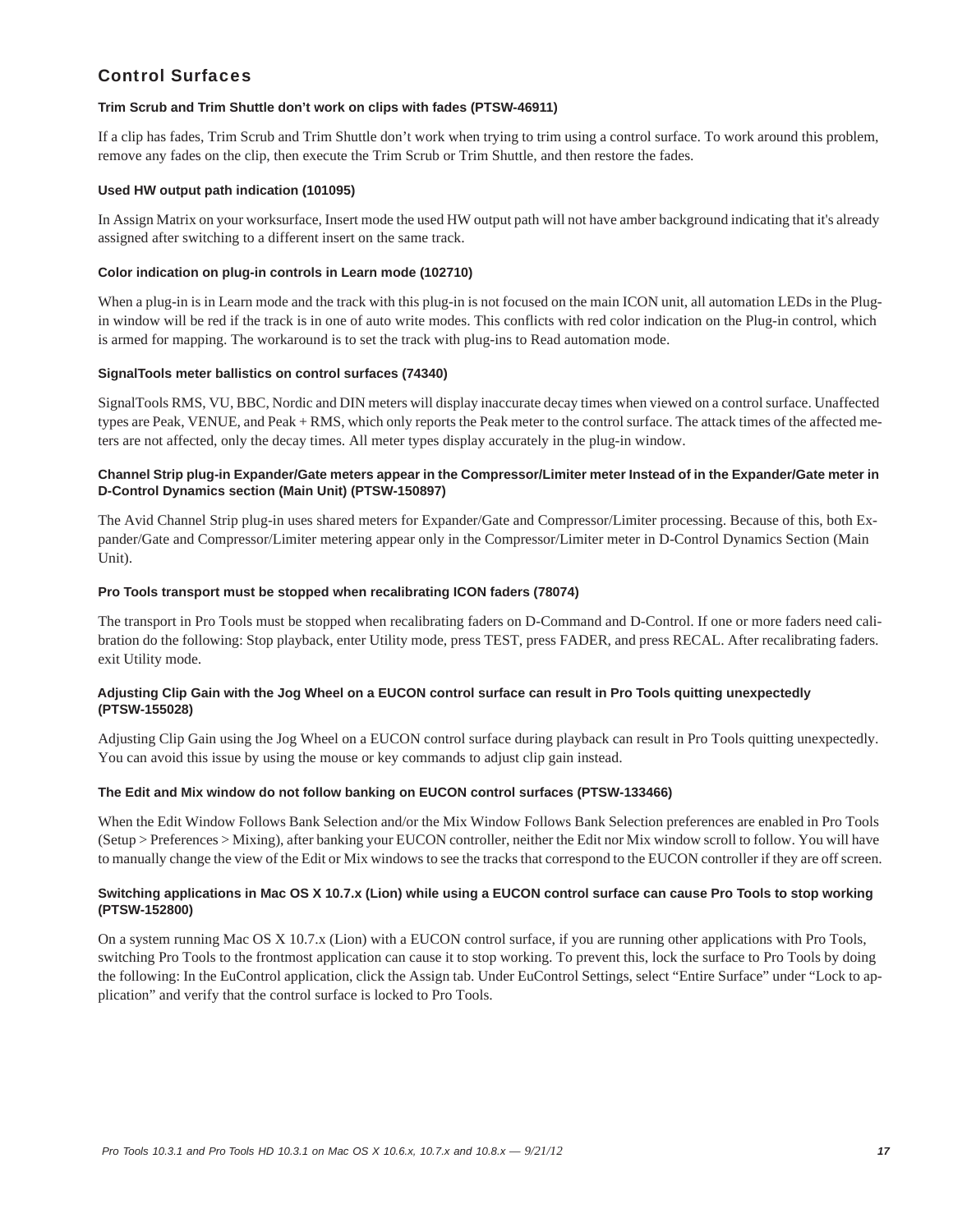## Video

## **Playback of QuickTime video in Pro Tools may stutter or drop frames**

When monitoring QuickTime playback in the Pro Tools Video Window on the computer screen, the video image may stutter or drop frames. To improve results with QuickTime playback, try any of the following:

- Disable Continuous Scrolling.
- Close unnecessary UI windows.
- Try using the DNxHD codec.
- If you have an available PCIe slot in your computer, try using one of the following:
	- A supported Blackmagic video card
	- A supported Canopus video peripheral for QuickTime DV playback
- Consider using an Avid option that includes a video solution:
	- The Video Satellite option offers guaranteed performance for Avid video playback (QuickTime can also be used via AMA).
	- The Video Satellite LE option offers a way to integrate a Blackmagic video card into a system
	- The Avid Mojo SDI peripheral offers guaranteed performance for standard-definition Avid video

## **H.264 video files over 2 GB play back incorrectly (PTSW-158646)**

At a certain point during playback, an H.264 video file over 2GB in size will incorrectly restart playback from the beginning, even though the timeline indicates it is not playing from the beginning. The workaround is to place an edit (break) in the video clip prior to the point it starts playing incorrectly from the beginning. This issue only affects H.264 files larger than 2GB.

## **Avid video peripherals are not officially supported with Pro Tools software (PTSW-132918)**

When using an Avid video peripheral such as Mojo SDI with Pro Tools, you must have Pro Tools|HD or HD Native hardware with a SYNC HD or SYNC IO in order to maintain near sample accurate audio/video sync. Alternately, Pro Tools LE hardware containing an S/PDIF input can be used to resolve the audio clock to the video peripheral. While it is possible to use an Avid video peripheral without the presence of any hardware (Pro Tools Software only), audio/video sync is not guaranteed.

## **Video Offset affects Bounce To QuickTime files (PTSW-123033)**

If Pro Tools has a defined Video Offset and you Bounce to QuickTime, the resultant QuickTime file will be offset by the specified amount in Pro Tools (Setup > Video Sync Offset). To avoid this problem, set the Video Sync Offset to 0 before bouncing to the Quick-Time file format.

## **QuickTime Movies with a frame rate of 29.97 and greater that use the Avid DNxHD codec do not play when placed at past 20 hours on the Pro Tools timeline (PTSW-149397)**

With Pro Tools 10, the timeline has increased from 12 hours to 24 hours, allowing any timecode stamped media to be placed at its Original TimeStamp location, regardless of the session start time. However, Avid DNxHD encoded QuickTime clips will not play back when placed anywhere on the Timeline past 20 hours. Please limit use of Avid DNxHD encoded QuickTime clips to the first 20 hours of the Pro Tools Timeline to avoid this issue.

## **When using Bounce to QuickTime, do not bounce to an existing movie name (PTSW-53967)**

If you use the Bounce to QuickTime command and use the same name as an existing movie, the bounce may fail. It is best to use a unique name for each bounce, or delete the previous movie from the drive prior to bouncing with the same name (rather than choosing to replace the existing file).

## **Closing the QuickTime window during session playback may result in –9092 errors that stop playback (PTSW-162592)**

To avoid this issue, try increasing the number of CPU Cores available for Pro Tools processing and/or raise the H/W Buffer Size in the Pro Tools Playback Engine dialog.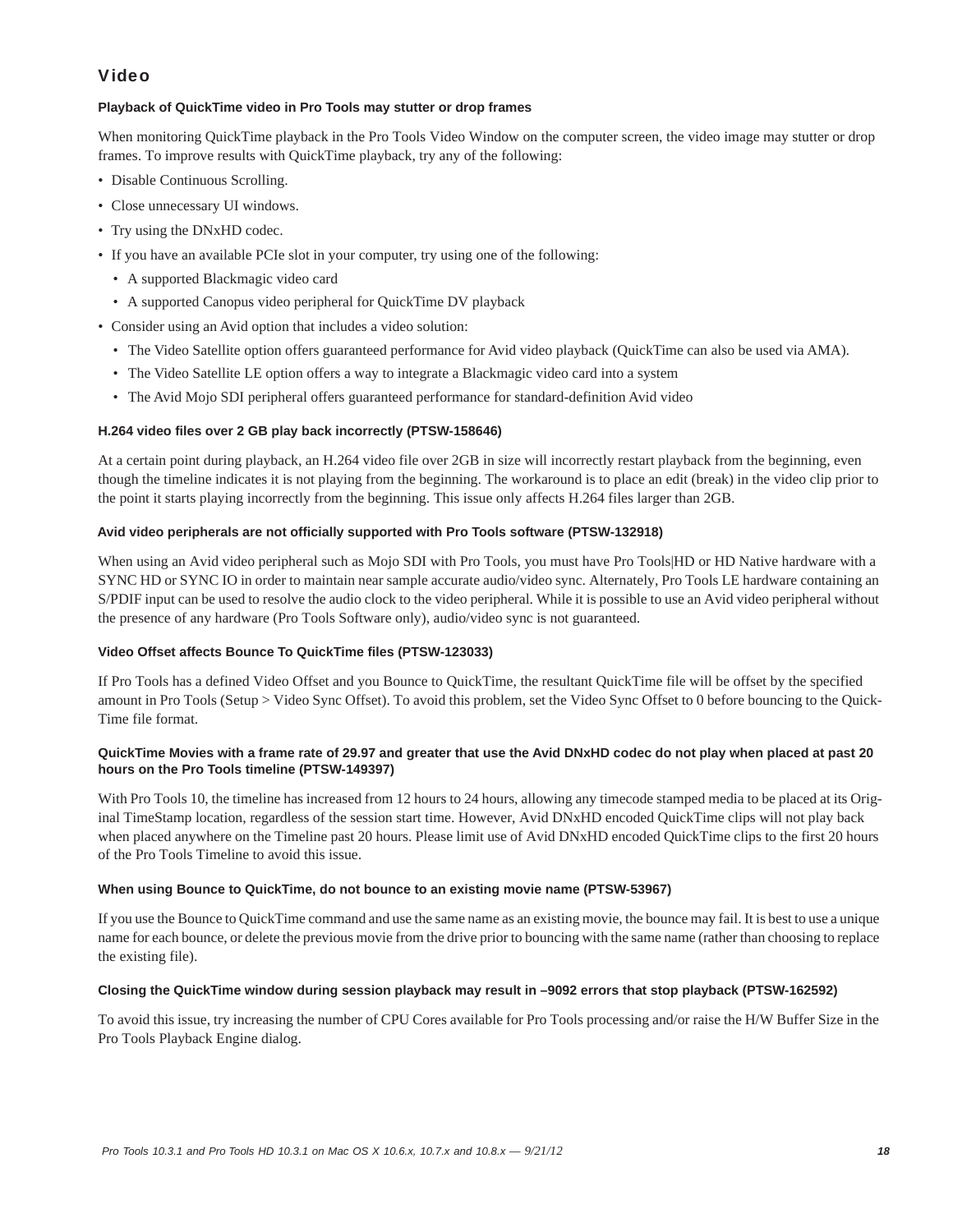#### **Pro Tools UI may slow down with densely-edited QuickTime Movie track (PTSW-54496)**

Pro Tools may begin to respond more slowly and update less often as a session with one or more QuickTime video tracks becomes more and more densely edited. If, while working with heavily edited QuickTime clips, Pro Tools responsiveness begins to decline, use the Bounce to QuickTime Video command, then import the bounced movie.

## **Unsupported QuickTime video formats (PTSW-52140, PTSW-52155, PTSW-52156, 72961)**

Several video formats supported in QuickTime are not supported in Pro Tools. These include .DivX, .flc, .m4v and .3gp format movies. Attempting to import these will generate errors or will fail to import.

## **QuickTime clips with "Clean Aperture" settings do not play back in Pro Tools 10 on OS X 10.7 (PTSW-150342)**

Pro Tools 10 on Mac OS X 10.7 is unable to playback QuickTime video clips with "Clean Aperture" settings. The session plays back, but these clips appear black in the Video window. These clips do play back in Pro Tools 10 on Mac OS X 10.6.

### **Standard definition QuickTime movies rendered as 16:9 Anamorphic play back in Pro Tools at 4:3 (PTSW-23020)**

Standard Definition QuickTime movies that are rendered with 16:9 an anamorphic Scaled Size of 853x480 play back in Pro Tools at 4:3 or 720x486 resolution. The Scaled Size attribute of QuickTime movies is ignored by Pro Tools. To work around this problem, render the movie letterbox natively within the 720x486 pixel dimension.

### **MPEG-1 and MPEG-2 video freezes at edit points (PTSW-55185)**

Editing MPEG-1 & MPEG-2 video is not officially supported. If you experience this problem, try switching playback to the Video window, or convert the movie to a supported format using a 3rd party application. Removing the audio from an MPEG-1 or MPEG-2 movie with a 3rd party application may also fix the problem.

### **Audio from "muxed" MPEG-1 and MPEG-2 movies cannot be imported and will be heard in a bounced movie (PTSW-53625)**

Unlike other QuickTime formats, MPEG-1 and MPEG-2 movies store audio and video in a single multiplexed track, called a "muxed." track. Pro Tools cannot separate the audio from video for these types of movies. As a result, you will not be able to import the audio from an MPEG-1 or MPEG-2 movie. Also, if you Bounce to QuickTime using an MPEG-1 or MPEG-2 movie as a source movie, the original audio from the movie will be present in the bounced movie (even though it will not be heard while working with the movie in Pro Tools). To import audio from an MPEG-1 or MPEG-2 file, use a third party application to "demux" the MPEG stream.

## **Dragging from Mac Finder in Shuffle mode does not work correctly with video (PTSW-28041)**

Dragging a Video file from the desktop to the Edit window while in Shuffle mode will always place the video at session start, overwriting existing video clips in that location.

## **System instability when running multiple applications using Blackmagic Design hardware for QuickTime video output (PTSW-19486)**

When Pro Tools is running with a Blackmagic DeckLink II Extreme or Intensity video capture and playback PCI-e card installed, launching Blackmagic Design's Deck Capture utility, Final Cut Studio, or any other application which supports Black Magic hardware for video output, can result in system instability. To avoid any potential system instability only use one Blackmagic DeckLink–aware application at a time.

#### **Clip names appear incorrect after selecting Field Recorder channel matches, or expanding to new tracks. (PTSW-136012)**

This can occur if the file name of a Field Recorder channel match contains a hyphen followed by a number greater than zero. Pro Tools names new clips by incrementing the number after the hyphen. If a field recorder file is already named in this way (such as "Filename-01"), then new clips created by selecting a Field Recorder channel match or by expanding a track may have names different from the parent file. To avoid this situation, avoid using hyphens in Field Recorder file names.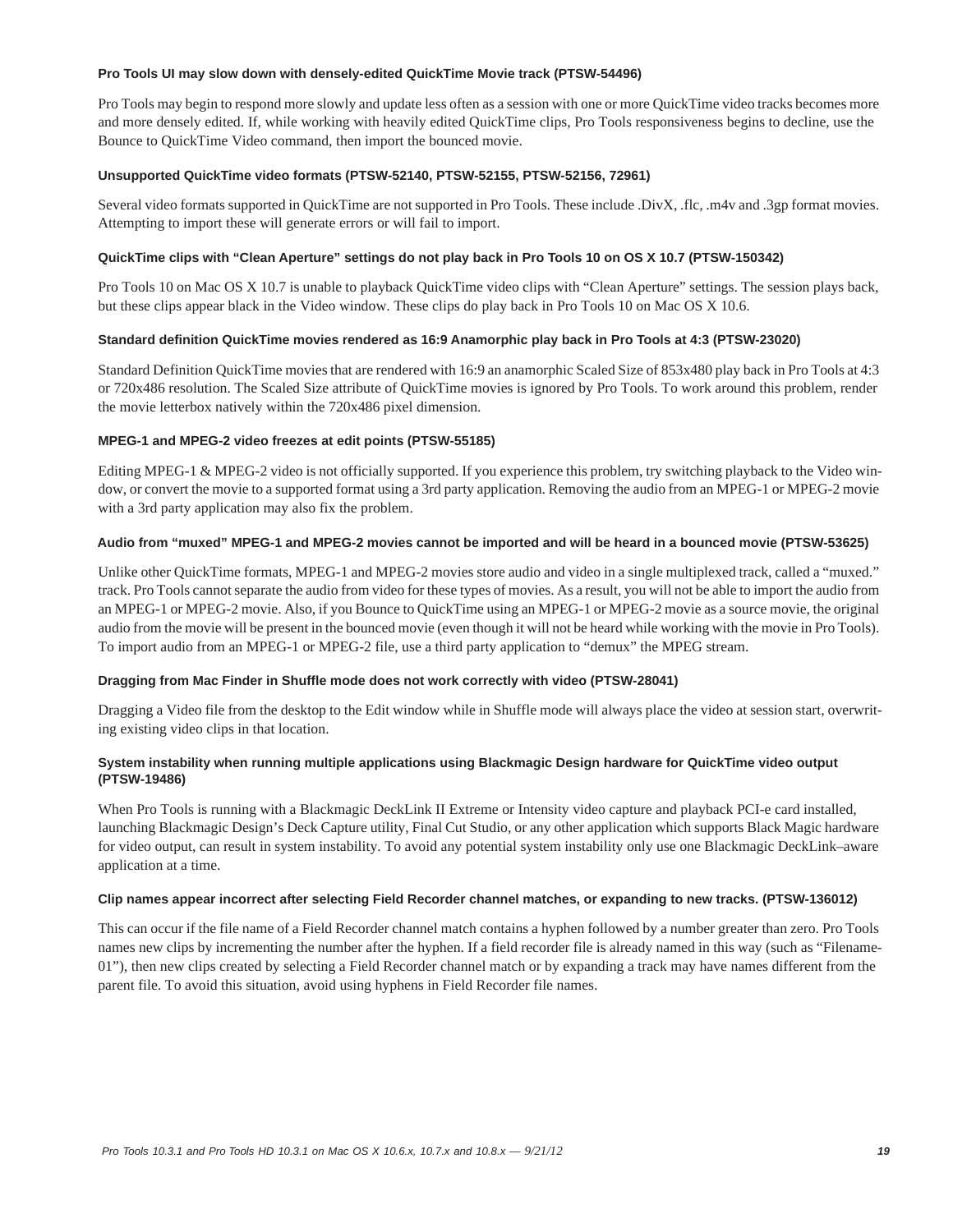## **Field Recorder matches appear offset after AudioSuite rendering if the session timecode rate does not match the file timecode rate (PTSW-152147)**

If a portion of a file has been rendered with an AudioSuite plug-in, an offset can occur when expanding field recorder matches in cases where the session timecode rate does not match the timecode rate of the audio file. To avoid this issue, you can either render the whole file with AudioSuite (rather than only a portion of the file), or use Whole File mode when rendering AudioSuite processing.

## General Localization

## **Session notes or Session Info text files saved in Japanese may not open in TextEdit (PTSW-46686)**

Session Notes (you can generate these if you are missing plug-ins or have problems when opening a session) or Session Info (File > Export > Session Info as Text) text files may not open in TextEdit, depending on the TextEdit preference settings. This is because the files use different text encoding. As a workaround, you can use the Console application to open files or you can use the Open menu item in TextEdit, then choose the correct encoding, as follows:

- Session Notes UTF-8
- Session Info Japanese (Mac OS)

## **Reading session notes on Korean Mac OS X (PTSW-144218)**

Apple has changed its default UTF-8 encoding behavior in the latter 10.6.x releases and 10.7.x. Because of this some languages do not open Session Notes correctly in TextEdit.

## **To open Session Notes correctly:**

- **1** Launch TextEdit.
- **2** Choose TextEdit > Preferences.
- **3** Click Open and Save.
- **4** Under "Plain Text File Encoding," set Opening Files to Unicode (UTF-8).

## **Certain Chinese characters need to be initiated in the Mac OS before they can be used for naming in Pro Tools (PTSW-33074)**

If you cannot use certain characters for naming in Pro Tools, use Text Edit in Mac OS X to initiate the characters. In Text Edit, type the same characters you were trying to use, then use the mouse to select the correct ones from the pop up menu. You should now be able to use them in Pro Tools.

### **AAF/OMF sequences with non-English characters import with garbled clip names or won't relink (PTSW-33569, PTSW-99570, PTSW-33826)**

If an AAF/OMF sequence containing files or clip names with non-English characters is exported from a Mac-based Pro Tools 7.3.1 system (or lower), it may not import correctly into Avid Media Composer, or Pro Tools 7.4 and higher systems on Windows or Mac. Conversely, AAF/OMF sequences with non-English characters exported from any Pro Tools 7.4 or higher system (or higher) may not import correctly into a Mac-based Pro Tools 7.3.1 (or lower) system. To relink the files, select "Manually Find and Relink," then deselect all options except "Find by file ID." Clip names may appear garbled.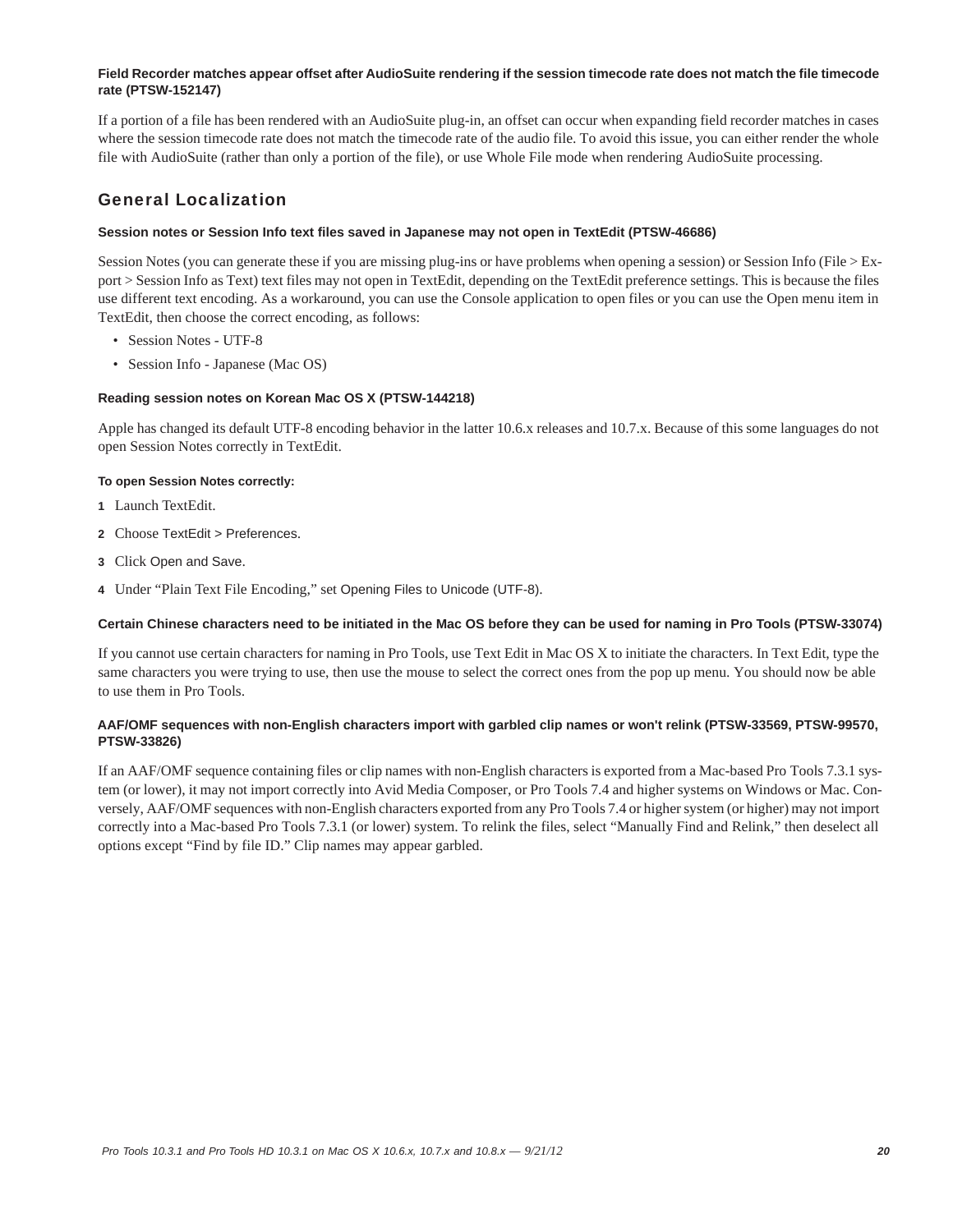## Known Issues with Pro Tools CoreAudio Hardware Drivers

## **Limitations of the Avid CoreAudio driver with Digi CoreAudio Manager**

The Digi CoreAudio Driver has the following limitations with HD, 003, and Digi 002 systems:

Pro Tools HD, and Pro Tools with 003 and Digi 002 systems require exclusive access to Pro Tools hardware. You cannot use CoreAudio applications and Pro Tools with these systems at the same time. To use Pro Tools, make sure you quit any CoreAudio applications before launching Pro Tools on these systems. To use a CoreAudio application with these systems, make sure you quit Pro Tools before starting the CoreAudio application.

 The Digi CoreAudio Driver cannot be used to preview sound files from the Mac Finder while Pro Tools is running. When a sound file is located in the Mac OS X navigation window, a QuickTime transport bar is displayed next to it. The QuickTime transport bar lets you audition the sound file. With USB audio interfaces, you can preview sound files from the Mac Finder as long as Pro Tools is not running. Regardless, with FireWire and Avid HD audio interfaces, the sound will always play back though the Mac built-in audio controller (through the Mac speaker or headphone jack). However, if you double-click a sound file, the QuickTime application will launch, which can use the Digi CoreAudio Driver for playback.

The Digi CoreAudio Driver cannot be used for playback of Mac System Sounds.

## **Selecting "Digidesign HW" for Sound Input or Output in System Preferences may cause Pro Tools to fail to launch (99576)**

If "Digidesign HW" is selected as the input or output device in System Preferences, certain common actions in the Finder may activate the Digi CoreAudio Manager. These actions include selecting an audio or video file while in Columns view or while the Inspector window is open, or using Get Info or Quick Look on an audio or video file. Once activated, CoreAudio may remain connected even after selecting a different file or closing all Finder windows. If Pro Tools is launched while CoreAudio is connected, an error message stating "Digidesign Hardware is in use by another application. (–1133)" may occur.

## **Pops when changing sample rates**

With the Digi CoreAudio Manger, your Pro Tools hardware may produce a "pop" or "click" sound if Pro Tools was last used at a sample rate different from the one the new CoreAudio client is set to use.

## **Audio streaming problems when using very low H/W Buffer Sizes with 3rd party Core Audio applications (such as Logic) (PTSW-154719)**

You may experience audio streaming problems when using Avid hardware with 3rd party applications such as Cubase or Logic and playing back at the lowest buffer size. The lowest supported buffer sizes when using Avid hardware are 64 at 44.1 and 48 kHz sessions, and 128 at 88.1 and 96 kHz.

## **Pro Tools hardware may not play sound from QuickTime or Safari with CoreAudio (PTSW-3093 and PTSW-27892)**

If you do not hear sound when playing back audio through Pro Tools hardware from QuickTime or Safari with the Digi CoreAudio Manager, try one the following:

• Open the Mac System Preferences and click Sound. While QuickTime or Safari is playing back audio, change the Output from Digidesign HW to Internal, and then back to Digidesign HW.

 $-$  or  $-$ 

• Launch iTunes before launching QuickTime or Safari.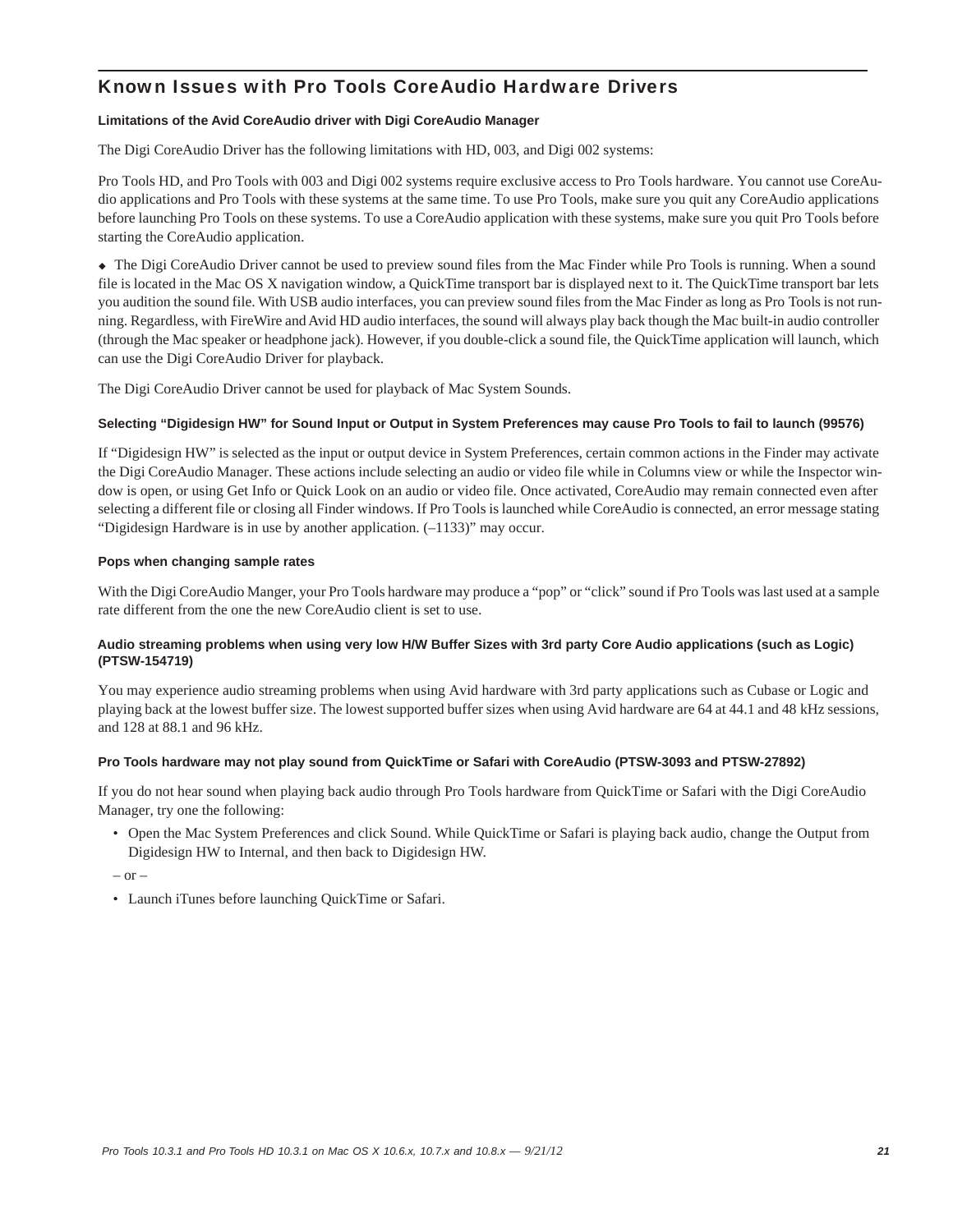## **Buffer sizes incompatible with Pro Tools hardware (39542)**

In Cubase, Traktor, Live, and certain other applications, you can select Buffer Sizes that may be incompatible with your Pro Tools hardware. Selecting incompatible buffer sizes results in distorted sound and may cause other problems. Please make sure to select Buffer Sizes listed in the following chart:

|  | Cubase SX Buffer Sizes Supported by Avid Audio Hardware |  |  |
|--|---------------------------------------------------------|--|--|
|  |                                                         |  |  |

| <b>Avid Audio Hardware</b>                                            | <b>Supported Buffer Sizes</b> |  |
|-----------------------------------------------------------------------|-------------------------------|--|
| Avid HDX                                                              | 128, 256, 512, 1024           |  |
| Pro Tools HD                                                          | 128, 256, 512, 1024           |  |
| <b>HD Native</b>                                                      | 128, 256, 512, 1024           |  |
| 003, 003 Rack, 003 Rack+, Eleven Rack, Digi 002,<br>and Digi 002 Rack | 64, 128, 256, 512, 1024       |  |
| Mbox and Mbox 2-series interfaces                                     | 32, 64, 128, 256, 512, 1024   |  |

#### **Reason Output distorts with Buffer Size settings less than 256 samples at 88.2 kHz or 96 kHz (39399)**

Distorted sound can result when a Reason user has selected a Buffer Size of less than 256 samples at sample rates of 88.2 kHz or 96 kHz.

## **Pro Tools reports a –6101 error connecting or disconnecting headphones or audio cables from the audio output jack on your computer while using Pro Tools (PTSW-159325)**

You may encounter a –6101 error when connecting or disconnecting headphones or audio cables from the audio output jack on your computer while using Pro Tools. To avoid this problem, quit Pro Tools before connecting or disconnecting your headphones or audio cables.

## Known Issues with Audio Interfaces

## HD OMNI

## **Noise in the output signal from HD OMNI with digital input (PTSW-1614)**

If HD OMNI is connected to a digital source with a mismatched clock and Sample Rate Conversion (SRC) is not enabled, you will hear noise (including loud "pops") in the output signal. To correct this problem, either enable SRC or ensure that the clock of the digital source and HD OMNI are matched correctly.

## **HD OMNI front panel Setup menus are unresponsive after Pro Tools quits unexpectedly (PTSW-125692)**

HD OMNI will not automatically recover "stand-alone" mode if Pro Tools quits unexpectedly (or if you disconnect the DigiLink cable from HD OMNI while Pro Tools is running). As a result, some of the SETUP functions accessible from the front panel will be unavailable. Power cycle HD OMNI to recover stand-alone mode.

## **Graphic redraw problems in the Hardware Setup dialog (PTSW-122690, PTSW-1346, and PTSW-1235)**

When changing the Hardware Setup configuration for HD OMNI, it is possible to encounter graphics redraw problems in some cases. To force a graphics redraw of the Hardware Setup dialog, close and reopen the Hardware Setup dialog.

## **Versions of Pro Tools lower than 8.1 quit on launch with HD OMNI (PTSW-1976)**

When launching versions of Pro Tools lower than 8.1 with HD OMNI connected and powered on, Pro Tools quits when initializing DSI. To avoid the problem, power off HD OMNI before launching versions of Pro Tools lower than 8.1.

#### **No sound on output after hardware reset (PTSW-126575)**

After resetting the HD OMNI interface to the default factory settings using the front panel controls, the HD OMNI interface stops emitting sound in sessions where the outputs are not assigned to the Monitor output path. To correct this problem, press the ALT monitor button to switch to the ALT Monitor path, and then press it again to switch back to the Main Monitor path.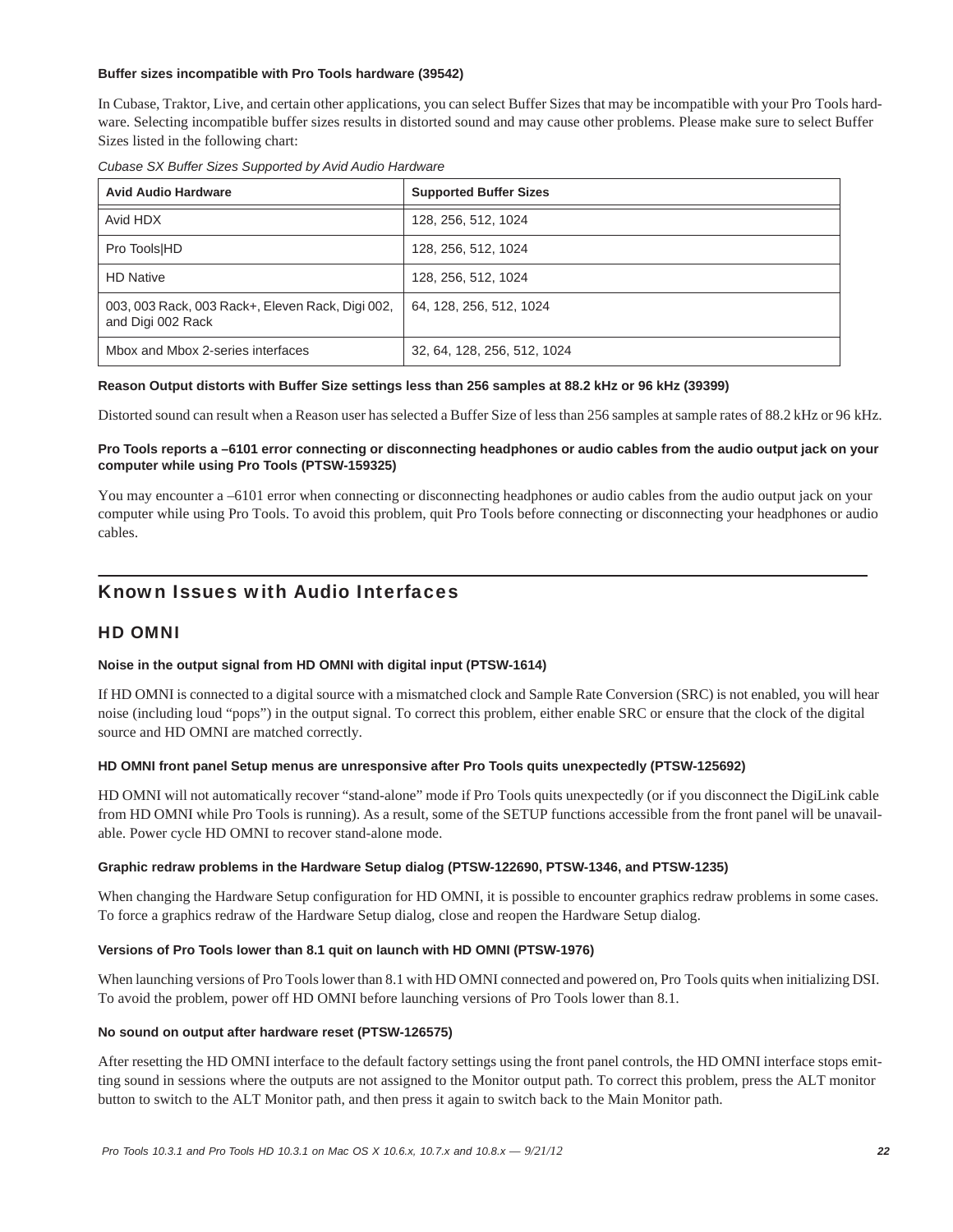### **Loss of Monitor path when launching Pro Tools with HD OMNI off or disconnected (PTSW-127313)**

When launching Pro Tools and opening I/O Setup after powering off HD OMNI or disconnecting it from the system, the inactive Monitor path is not present in Output tab. You may need to restore the default I/O Settings and remap the corresponding Output Busses.

## **Output paths are not automatically created in the Output page of the I/O Setup after disabling the corresponding Monitor path in the Monitor page of the Hardware Setup and re-assigning the Outputs from "None" to physical outputs in the Main page of the Hardware Setup (PTSW-127559)**

After disabling the Monitor path in the Monitor page of the Hardware Setup and re-assigning the corresponding Outputs from "None" to physical outputs (such as "A 1-2") in the Main Page of the Hardware Setup, these Output paths are not automatically created in the Output Page of the I/O Setup. You will have to manually create the appropriate Output paths in the I/O Setup (or click Default).

## **Changing Monitor path Output assignments in the Hardware Setup does not update the Output paths in the Output page of the I/O Setup (PTSW-127563)**

When changing Monitor path Output assignments in the Monitor page of the Hardware Setup (such as setting the Monitor path Format to None or assigning the Monitor to different physical outputs), the Output paths in the Output page of the I/O Setup do not reflect the corresponding changes. You will have to manually create the appropriate Output paths in the I/O Setup (or click Default).

## **When creating new sessions, using the I/O Settings selector can result in unexpected Output assignments if HD OMNI has an assigned Monitor path (PTSW-123896)**

If HD OMNI has an assigned Monitor path, Output paths created by the selected I/O Settings option in the New Session dialog may be offset by the channel width of the Monitor path. If this happens, you will have to manually create the appropriate Output paths in the I/O Setup (or click Default).

## **I/O Setup Bus page erroneously adds monitor paths (PTSW-127739)**

With both MAIN and ALT Monitor paths declared, toggling one of the CR Monitor paths from the current format to "None" and then back to the starting Monitor format from within the Hardware Setup Monitor page, causes the Bus page in I/O Setup to erroneously add an extra Monitor path with the abbreviation with "(1)." This can happen numerous time and each new Monitor abbreviation increments accordingly.

## 003 Family and 002 Series Interfaces

## **Upgrading to Lion can result in the uninstallation of Pro Tools components for Digi 002 and 003 family systems**

If you upgrade from Mac OS X 10.6.x ("Snow Leopard") to Mac OS X 10.7.x ("Lion") with Pro Tools already installed, *DigiDioMIDIServer.plugin* and *DigidesignFireWireMIDI.plugin* will be uninstalled during the Lion install. When the OS upgrade is complete, a dialog will appear indicating that these files were moved to an Incompatible Software folder. You can reinstall the drivers for your Digi 002 or 003 family interface after installation to restore these files.

To run Pro Tools on Mac OS X 10.7.x ("Lion") with a Digi 002 or 003 family interface, Avid recommends that you create a clean Lion partition and install Pro Tools directly to that partition.

## **Reconnecting an 003 or 002 after losing the connection with Pro Tools (PTSW-20351)**

If your 003 family or 002 series interface looses its connection with Pro Tools, increasing your buffer size or changing your CPU usage limit may bring the device back online without having to close Pro Tools or restart your computer.

## **Importing .PIM Files on an 003 System with a C|24 (PTSW-46401)**

When importing a custom map .PIM file created on a 003 to another 003 system with a C|24, 003 displays "<No Track>" on the scribble strips instead of staying in Plug-in Edit mode with a restored newly imported Plug-in Map. You will need to switch to another mode on 003 and then re-enter Plug-in Edit mode to correct this.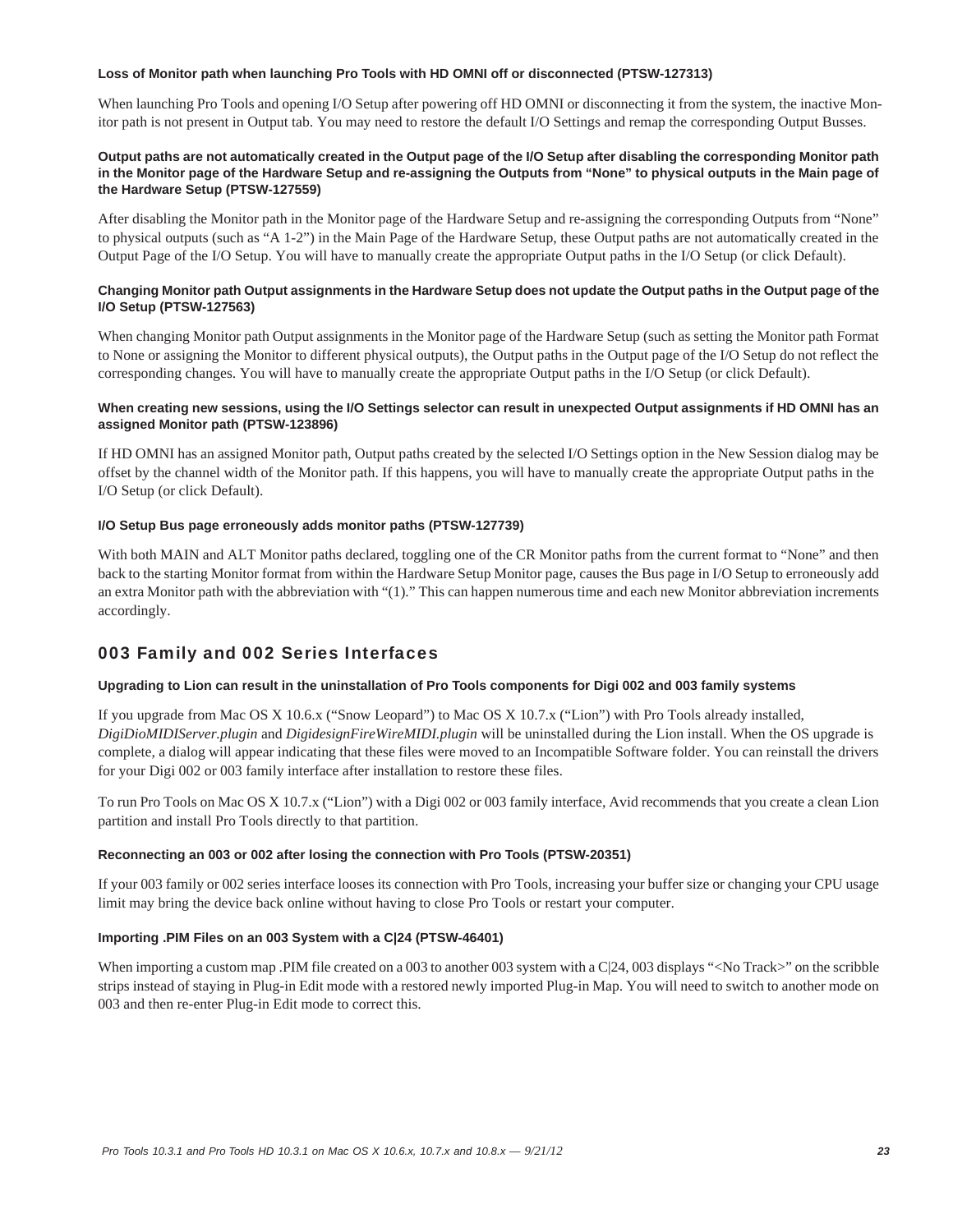## Pro Tools Aggregate I/O (Mac Built-In Audio)

## **When using Aggregate I/O on Mac OS 10.7.x ("Lion"), a New Session command results in an error (PTSW-142151) or the Aggregate I/O sample rate is frozen at a setting of 0 Hz (PTSW-142166)**

## **If either of these errors occurs, do the following:**

- **1** Quit Pro Tools.
- **2** Launch Audio MIDI Setup.
- **3** Choose Window > Show Audio Window.
- **4** Select Pro Tools Aggregate I/O.
- **5** Click the Minus sign icon to delete Aggregate I/O.
- **6** Relaunch Pro Tools.

## **–6101 error when previewing audio with Pro Tools Aggregate I/O (PTSW-132996)**

When previewing audio in the Import Audio dialog with Pro Tools Aggregate I/O selected as the Current Engine (in the Playback Engine dialog), and with the Mac OS File view is set to Columns view, you may encounter a –6101 error. Try changing the Mac OS file view from Columns to List or Icons view, or use any of the built-in audio devices instead of Pro Tools Aggregate I/O to avoid this problem.

## **Changing sample rates in Audio MIDI Setup can cause Aggregate I/O to disappear in I/O Setup, resulting no audio output (PTSW-132281)**

When Pro Tools Aggregate I/O is selected as the Current Engine in the Playback Engine dialog, changing sample rates in Audio MIDI Setup can cause the Pro Tools Aggregate I/O to be removed from I/O Setup resulting in no audio output. To correct this problem, click the Default button on the Output page of the I/O Setup.

## **Error messages when opening a session with a different sample rate from the Aggregate I/O sample rate setting (PTSW-131779)**

Pro Tools may indicate that a given Aggregate I/O device has not automatically adjusted its sample rate when a session with a different sample rate is opened. You may subsequently be presented with a dialog indicating that the session needs to be closed and reopened to update the sample rate setting of the Aggregate I/O device.

## **Renaming Pro Tools Aggregate I/O driver in AMS corrupts the driver (PTSW-131383)**

If you rename the Pro Tools Aggregate I/O driver in Audio MIDI Setup (AMS), the driver be corrupted the next time you launch Pro Tools. If this happens, quit Pro Tools and delete the Pro Tools Aggregate I/O device from AMS. Pro Tools will re-create the driver the next time it is launched.

## **Pro Tools quits unexpectedly when enabling the built-in digital I/O (PTSW-132189)**

When enabling built-in digital I/O for Pro Tools Aggregate I/O in Audio MIDI Setup, Pro Tools quits unexpectedly. To avoid this problem, enable the built-in digital I/O in Audio MIDI Setup before launching Pro Tools.

## Third-Party Core Audio Devices

## **Pops and clicks can occur when using third-party Core Audio devices with Pro Tools (PTSW-132084)**

Note that audible pops and clicks can occur when using some third-party audio interfaces even if Error Suppression is disabled. Try increasing the Hardware Buffer size for the device to avoid this problem.

## **Using low buffer sizes with Studio Monitor Express may result in Pro Tools quitting unexpectedly with a loud burst of noise (PTSW-132513)**

Using Studio Monitor Express with some Core Audio Devices may result in Pro Tools quitting unexpectedly along with loud bursts of noise. Studio Monitor Express is not recommend for use with Pro Tools at this time.